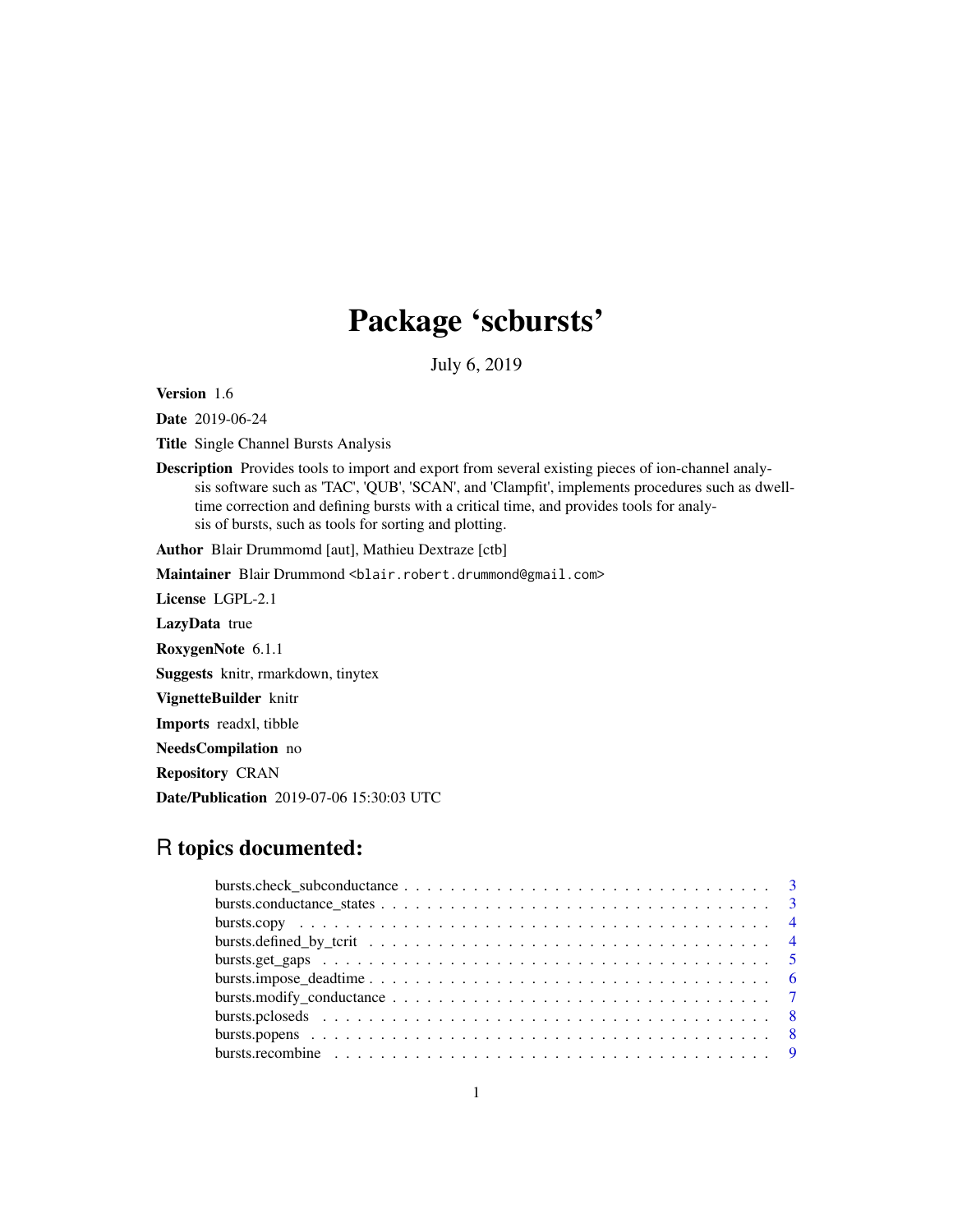|                                                                                                                            | 10   |
|----------------------------------------------------------------------------------------------------------------------------|------|
|                                                                                                                            | 11   |
|                                                                                                                            | 12   |
|                                                                                                                            | 13   |
|                                                                                                                            | 14   |
|                                                                                                                            | 14   |
|                                                                                                                            | 15   |
|                                                                                                                            | 16   |
|                                                                                                                            | 16   |
| $\text{cplot.pclosed\_ts} \dots \dots \dots \dots \dots \dots \dots \dots \dots \dots \dots \dots \dots \dots \dots \dots$ | 17   |
|                                                                                                                            | 18   |
|                                                                                                                            | 18   |
|                                                                                                                            | 19   |
|                                                                                                                            | 20   |
|                                                                                                                            | 20   |
|                                                                                                                            | 21   |
|                                                                                                                            | 22   |
|                                                                                                                            | 22   |
|                                                                                                                            | 23   |
|                                                                                                                            | 24   |
|                                                                                                                            | 24   |
|                                                                                                                            | 25   |
|                                                                                                                            | 26   |
|                                                                                                                            | 27   |
|                                                                                                                            | 27   |
|                                                                                                                            | 28   |
|                                                                                                                            | 29   |
|                                                                                                                            | 29   |
|                                                                                                                            | 30   |
|                                                                                                                            | 30   |
|                                                                                                                            | 31   |
|                                                                                                                            | 32   |
|                                                                                                                            | 33   |
|                                                                                                                            | 33   |
|                                                                                                                            | 34   |
|                                                                                                                            | - 35 |
|                                                                                                                            | 35   |
|                                                                                                                            | 36   |
|                                                                                                                            | 37   |
|                                                                                                                            | 38   |
|                                                                                                                            | 38   |
|                                                                                                                            | 39   |
|                                                                                                                            | 40   |
|                                                                                                                            |      |
|                                                                                                                            | 40   |
|                                                                                                                            | 41   |
|                                                                                                                            | 42   |
|                                                                                                                            | 42   |
|                                                                                                                            | 43   |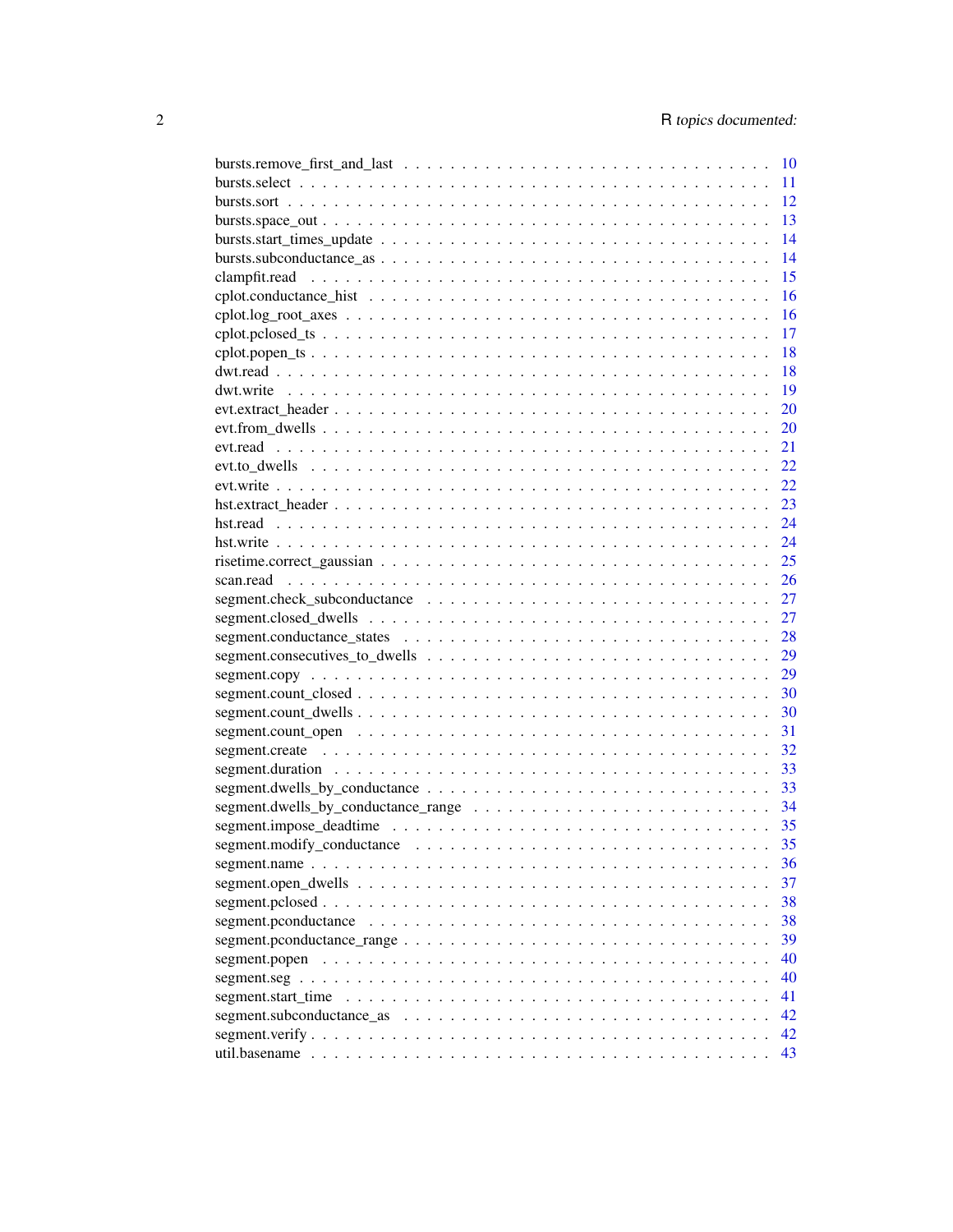#### <span id="page-2-0"></span>**Index** [45](#page-44-0)

bursts.check\_subconductance

*Check if segment contains subconductive states*

#### Description

Check if segment contains subconductive states

#### Usage

bursts.check\_subconductance(bursts)

#### Arguments

bursts The list of all bursts

#### Value

True if it contains an conductance other than 0 or 1, False otherwise.

#### Examples

```
infile <- system.file("extdata", "example4.dwt", package = "scbursts")
dwells <- dwt.read(infile)
dwells_c <- risetime.correct_gaussian(Tr=35.0052278, dwells, units="us")
bursts <- bursts.defined_by_tcrit(dwells_c, 100, units="ms")
```
bursts.check\_subconductance(bursts)

bursts.conductance\_states

*Return a list of all the (sub)conductance states.*

#### Description

Return a list of all the (sub)conductance states.

#### Usage

bursts.conductance\_states(bursts)

#### Arguments

bursts The list of all bursts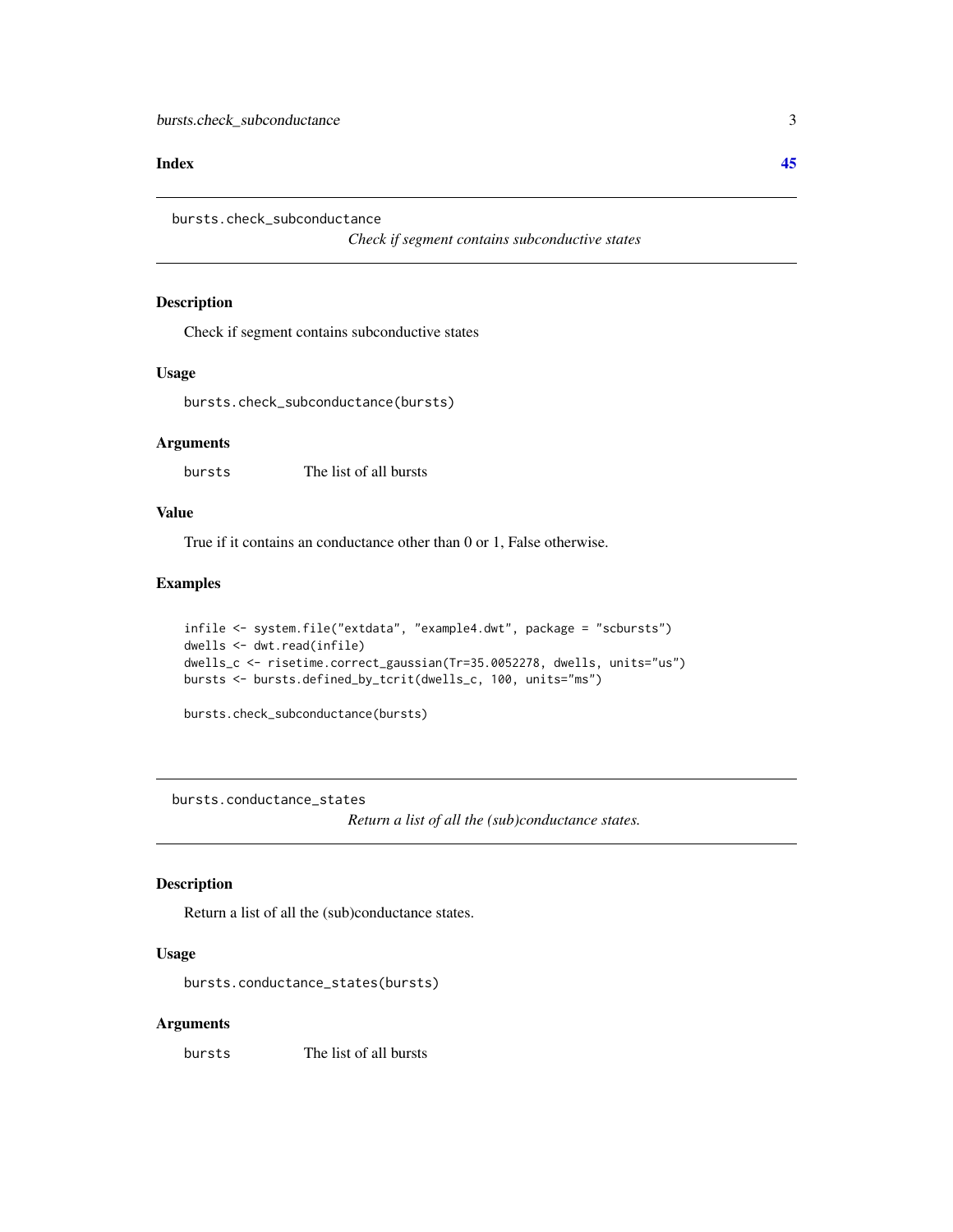#### <span id="page-3-0"></span>Value

a list of all the (sub)conductance states.

#### Examples

```
infile <- system.file("extdata", "example4.dwt", package = "scbursts")
dwells <- dwt.read(infile)
dwells_c <- risetime.correct_gaussian(Tr=35.0052278, dwells, units="us")
bursts <- bursts.defined_by_tcrit(dwells_c, 100, units="ms")
```

```
bursts.conductance_states(bursts)
```
bursts.copy *Copy a list of bursts (by value)*

#### Description

Copy a list of bursts (by value)

#### Usage

bursts.copy(bursts)

#### Arguments

bursts bursts to copy

#### Value

A copy of the bursts.

bursts.defined\_by\_tcrit

*Divide a recording into bursts defined by a critical time.*

#### Description

Split segment at long pauses, dividing the segment into multiple -shorter- segments (which are the bursts), Along with the interburst closings, which are referred to as "gaps". (Default time units are seconds)

#### Usage

```
bursts.defined_by_tcrit(segments, t_crit, units = "s")
```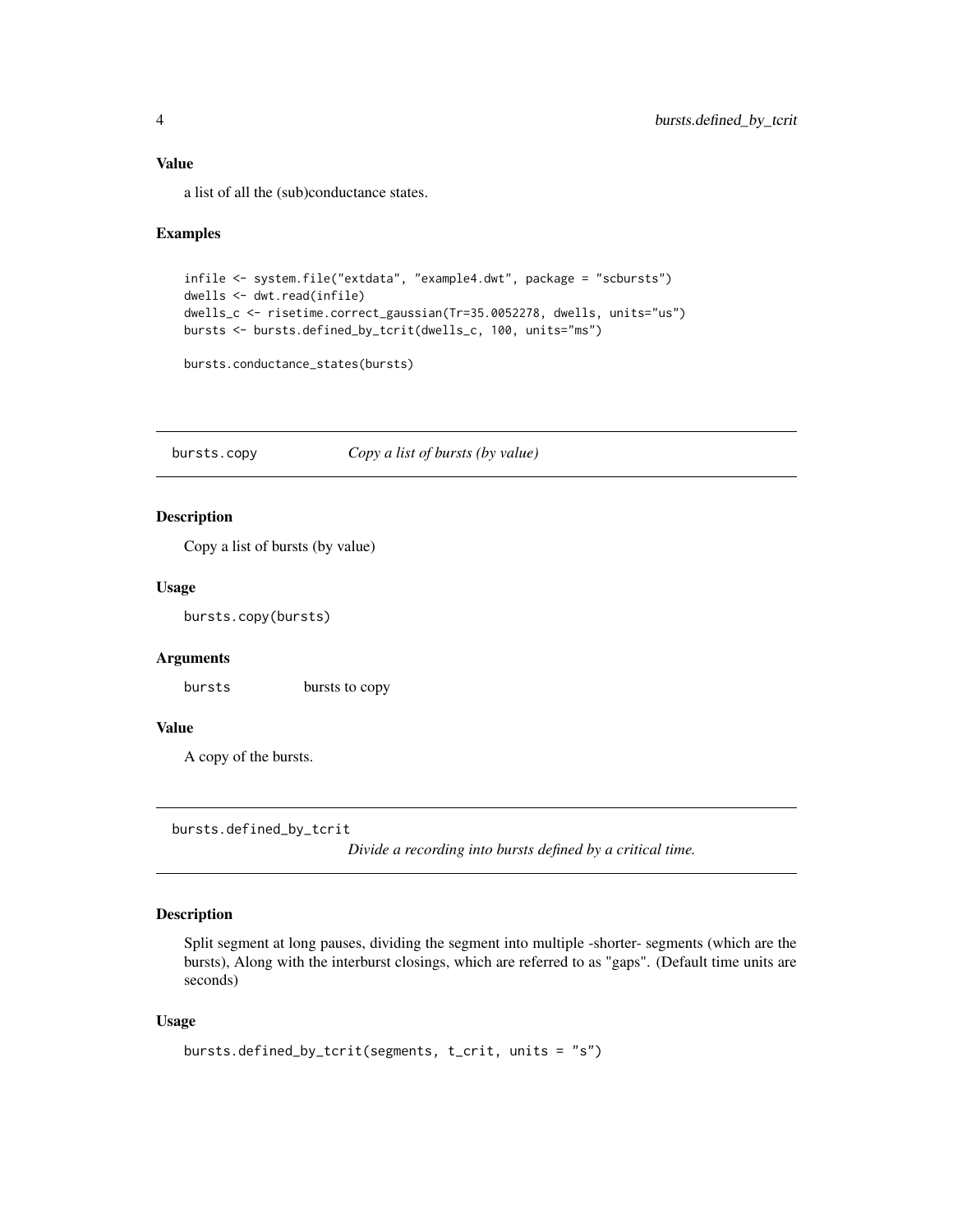#### <span id="page-4-0"></span>bursts.get\_gaps 5

#### Arguments

| segments | A segment or multiple segments with \$states and \$dwells. NOTE: separate seg-<br>ments will remain split, regardless of why they were originally divided. |
|----------|------------------------------------------------------------------------------------------------------------------------------------------------------------|
| t crit   | Critical time at which to divide bursts (in seconds by default)                                                                                            |
| units    | what unit the critical time is in $('s','ms','us','0s')$                                                                                                   |

#### Value

bursts. Which is a list of segments starting and ending in 1 states (open dwell)

#### Examples

```
infile <- system.file("extdata", "example1_tac.evt", package = "scbursts")
transitions <- evt.read(infile)
dwells <- evt.to_dwells(transitions)
dwells_c <- risetime.correct_gaussian(Tr=35.0052278, dwells, units="us")
bursts <- bursts.defined_by_tcrit(dwells_c, 100, units="ms")
head(bursts[[1]])
```
bursts.get\_gaps *Get the gaps between bursts.*

#### Description

Extract vector of gaps from the bursts. This is done using the start\_time attribute, which is mostly hidden in the data. (The gaps at the ends may have length 0)

#### Usage

```
bursts.get_gaps(bursts)
```
#### Arguments

bursts The list of segments

#### Value

A vector of N+1 gaps for N bursts times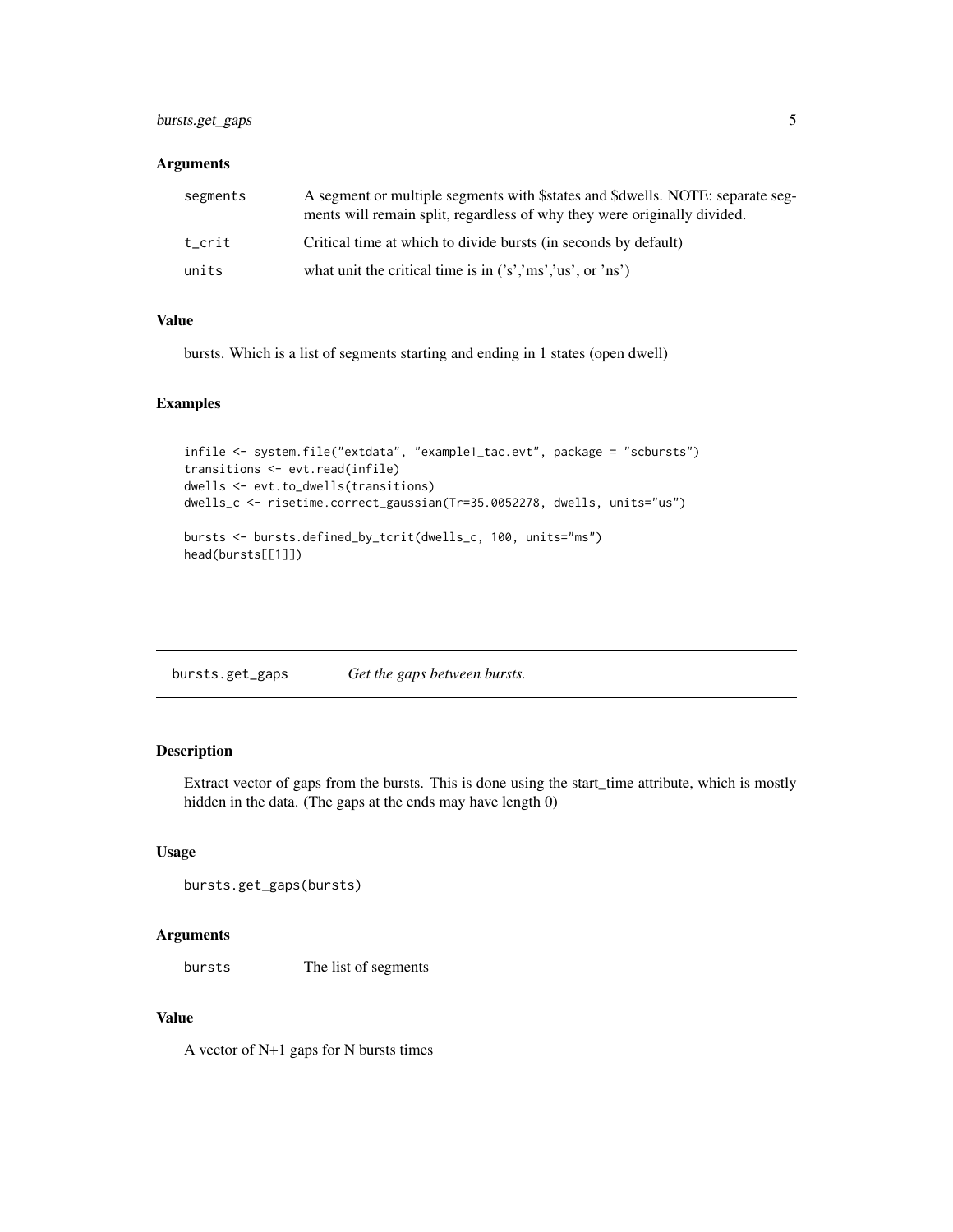#### Examples

```
infile <- system.file("extdata", "example1_tac.evt", package = "scbursts")
transitions <- evt.read(infile)
dwells <- evt.to_dwells(transitions)
dwells_c <- risetime.correct_gaussian(Tr=35.0052278, dwells, units="us")
bursts <- bursts.defined_by_tcrit(dwells_c, 100, units="ms")
gaps <- bursts.get_gaps(bursts)
head(gaps)
```
bursts.impose\_deadtime

*Imposes a deadtime to each segment in a burst.*

#### Description

The user specifies a deadtime in microseconds. The function applies segment.impose\_deadtime to each segment in the burst. (See segment.impose\_deadtime for details.)

#### Usage

bursts.impose\_deadtime(bursts, deadtime)

#### Arguments

| bursts   | a burst containing segments of dwells and states. |
|----------|---------------------------------------------------|
| deadtime | the briefest possible event in microseconds.      |

#### Value

A modified copy of the original burst

```
infile <- system.file("extdata", "example4.dwt", package = "scbursts")
dwells <- dwt.read(infile)
dwells_c <- risetime.correct_gaussian(Tr=35.0052278, dwells, units="us")
bursts <- bursts.defined_by_tcrit(dwells_c, 100, units="ms")
bursts_d <- bursts.impose_deadtime(bursts, deadtime=0.01)
```
<span id="page-5-0"></span>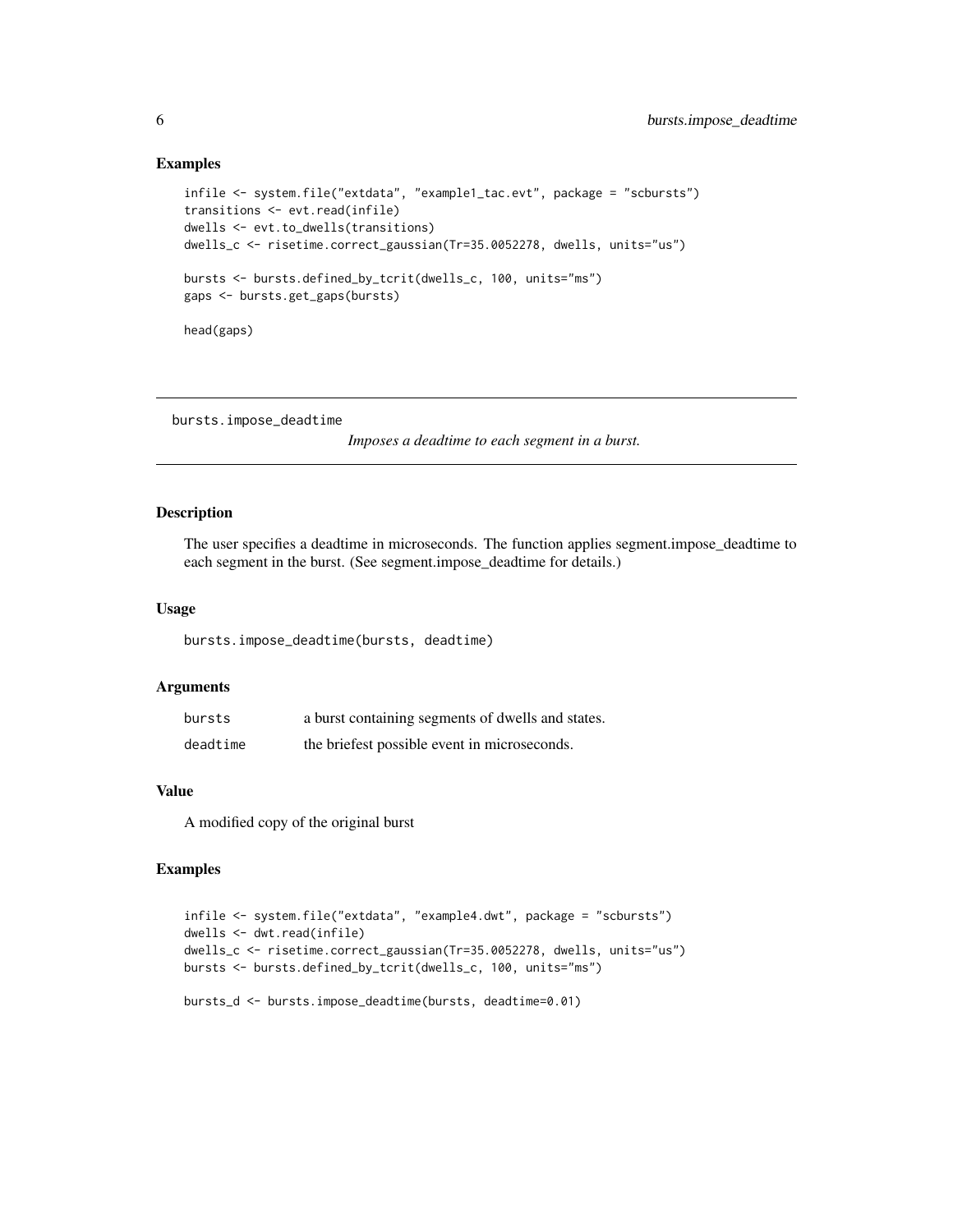<span id="page-6-0"></span>bursts.modify\_conductance

*Transform the conductance states according to a user-defined function of conductance level.*

#### Description

Transform the conductance states according to a user-defined function of conductance level.

#### Usage

```
bursts.modify_conductance(bursts, fun)
```
#### Arguments

| bursts | the list of segments             |
|--------|----------------------------------|
| fun    | a function on conductance levels |

#### Value

A modified copy of the original bursts

#### Examples

```
infile <- system.file("extdata", "example4.dwt", package = "scbursts")
dwells <- dwt.read(infile)
dwells_c <- risetime.correct_gaussian(Tr=35.0052278, dwells, units="us")
bursts <- bursts.defined_by_tcrit(dwells_c, 100, units="ms")
### Collapse into three subconductance states
fun <- function(amp) {
   if (amp < 0.3)
       return(0)
   else if (amp >= 0.3 && amp < 0.6)
        return(0.5)
    else
        return(1)
}
```
#### bursts\_d <- bursts.modify\_conductance(bursts, fun)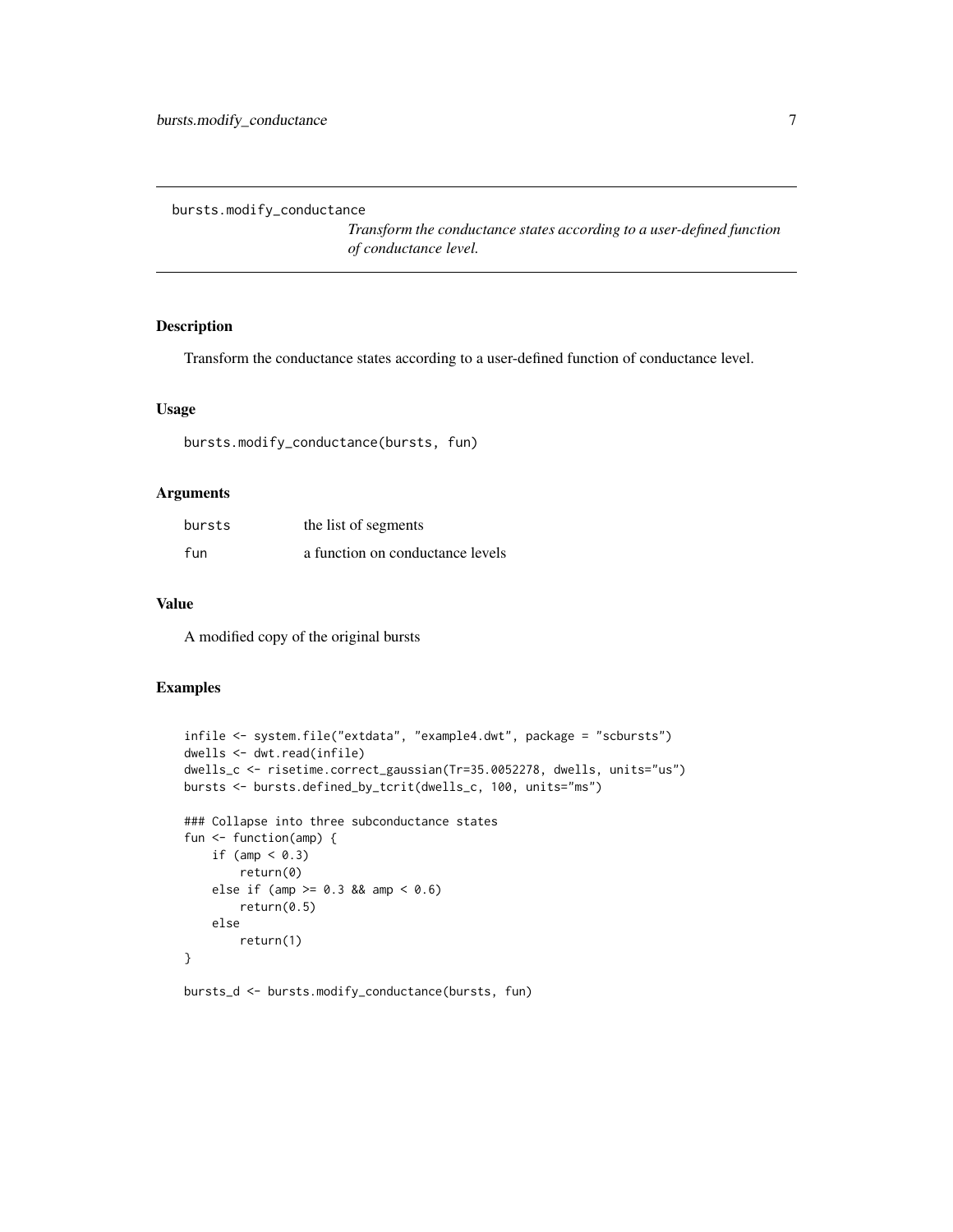<span id="page-7-0"></span>

Return pcloseds of every burst.

#### Usage

```
bursts.pcloseds(bursts)
```
#### Arguments

bursts The list of all bursts

#### Value

The pclosed values

### Examples

```
infile <- system.file("extdata", "example1_qub.dwt", package = "scbursts")
dwells <- dwt.read(infile)
dwells_c <- risetime.correct_gaussian(Tr=35.0052278, dwells, units="us")
bursts <- bursts.defined_by_tcrit(dwells_c, 100, units="ms")
pcloseds <- bursts.popens(bursts)
```
hist(pcloseds)

bursts.popens *Return popens of every burst.*

#### Description

Return popens of every burst.

#### Usage

```
bursts.popens(bursts)
```
#### Arguments

bursts The list of all bursts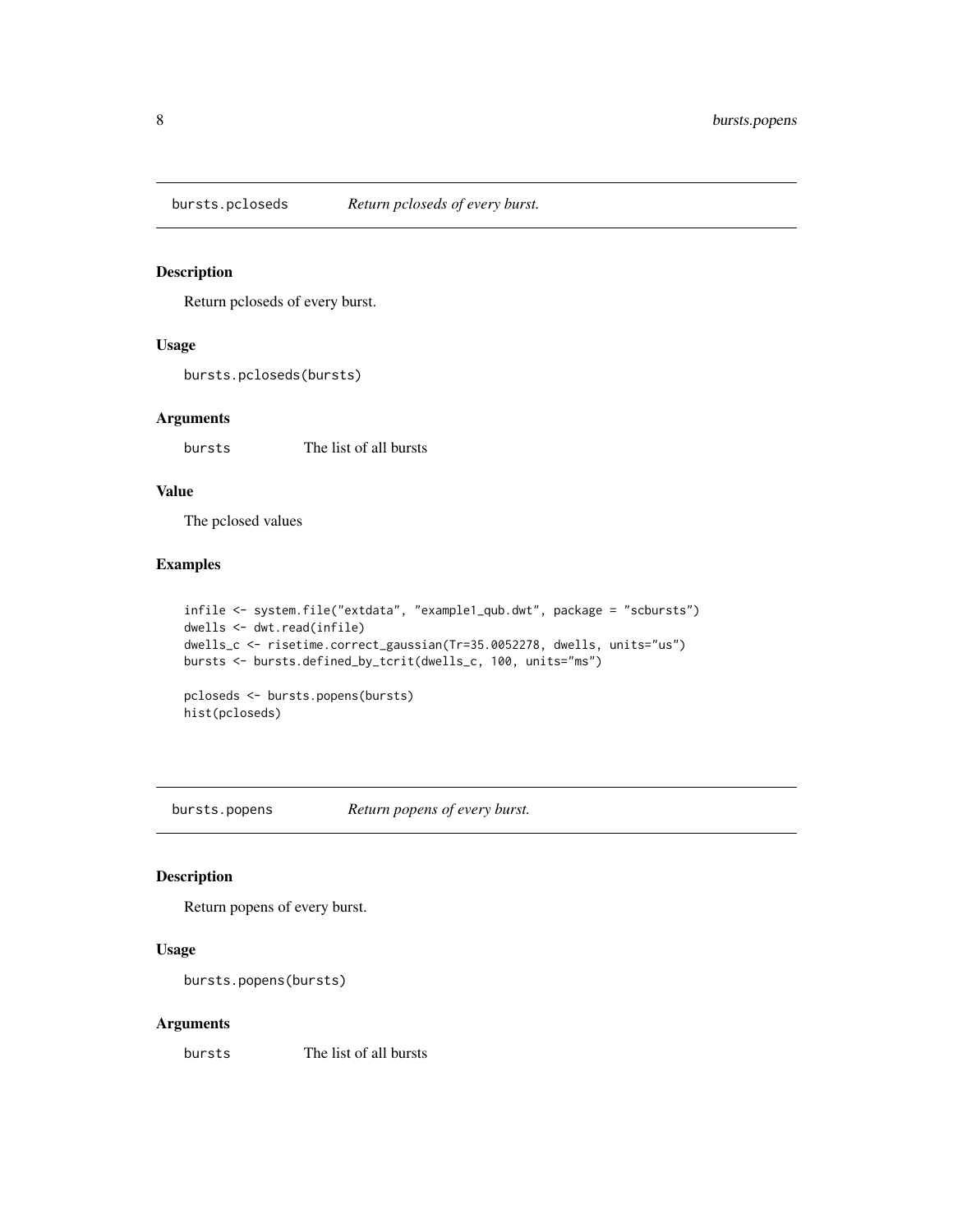#### <span id="page-8-0"></span>bursts.recombine 9

#### Value

The popen values

#### Examples

```
infile <- system.file("extdata", "example1_qub.dwt", package = "scbursts")
dwells <- dwt.read(infile)
dwells_c <- risetime.correct_gaussian(Tr=35.0052278, dwells, units="us")
bursts <- bursts.defined_by_tcrit(dwells_c, 100, units="ms")
popens <- bursts.popens(bursts)
hist(popens)
```

| bursts.recombine |        |  | Combine bursts into one recording (with obvious spaces between |  |  |
|------------------|--------|--|----------------------------------------------------------------|--|--|
|                  | them). |  |                                                                |  |  |

#### Description

From a list of segments, return the concatenated segment containing all bursts. Inverse of functions like bursts.defined\_by\_tcrit

#### Usage

```
bursts.recombine(bursts)
```
#### Arguments

bursts The list of all bursts

#### Value

The segment containing all bursts.

```
infile <- system.file("extdata", "example1_qub.dwt", package = "scbursts")
dwells <- dwt.read(infile)
dwells_c <- risetime.correct_gaussian(Tr=35.0052278, dwells, units="us")
bursts <- bursts.defined_by_tcrit(dwells_c, 100, units="ms")
# This is a single segment!
record <- bursts.recombine(bursts)
```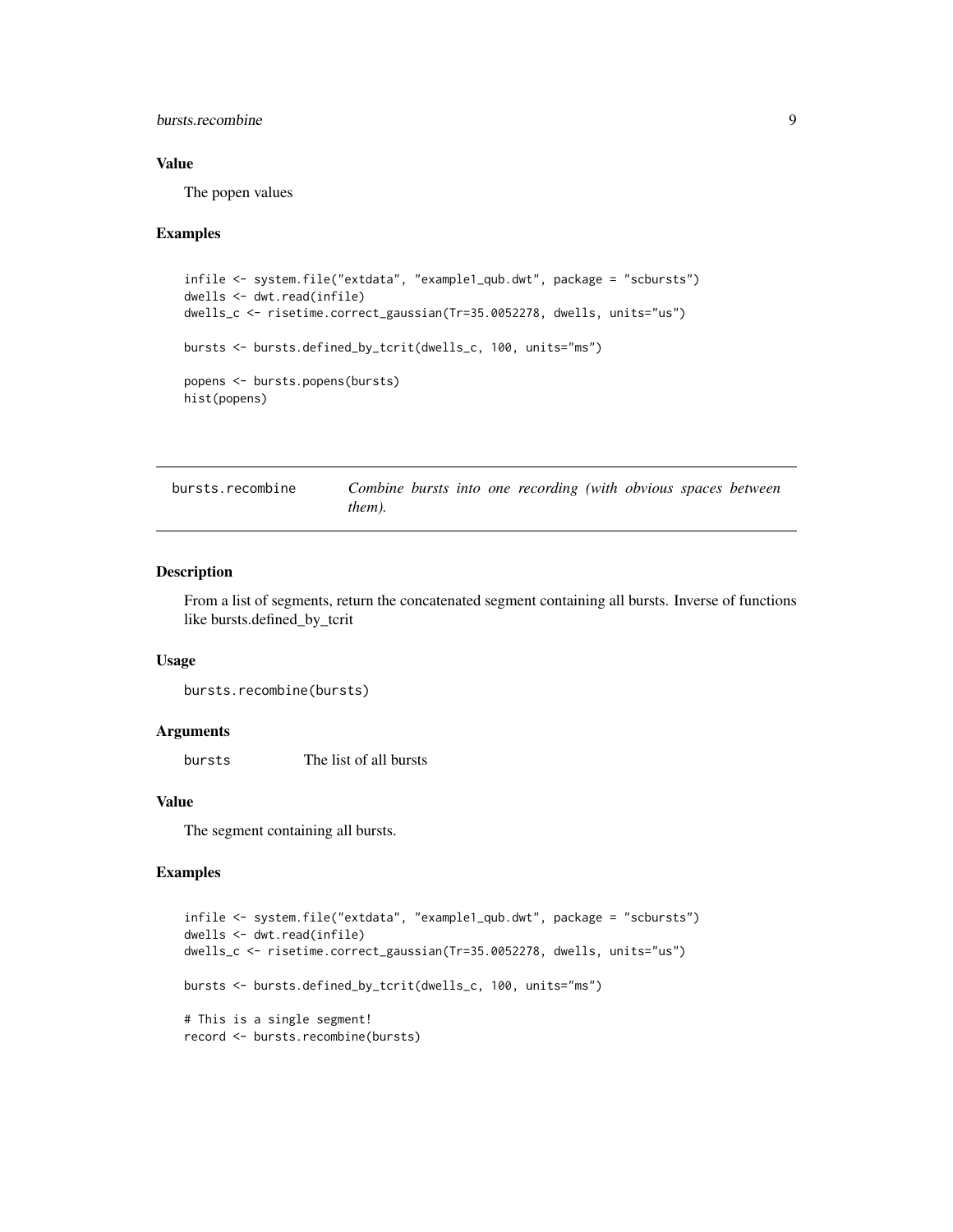```
# Which means you can do stuff like this
open_dwells <- segment.open_dwells(bursts.recombine(bursts))
```
bursts.remove\_first\_and\_last

*Remove the first and last burst from the list.*

### Description

Remove the first and last burst from the list.

#### Usage

bursts.remove\_first\_and\_last(bursts)

#### Arguments

bursts The list of all bursts

#### Value

A shorter list of bursts

```
infile <- system.file("extdata", "example1_tac.evt", package = "scbursts")
transitions <- evt.read(infile)
dwells <- evt.to_dwells(transitions)
dwells_c <- risetime.correct_gaussian(Tr=35.0052278, dwells, units="us")
bursts <- bursts.defined_by_tcrit(dwells_c, 100, units="ms")
```

```
# If there seem to be bad bursts at the ends
bursts <- bursts.remove_first_and_last(bursts)
```
<span id="page-9-0"></span>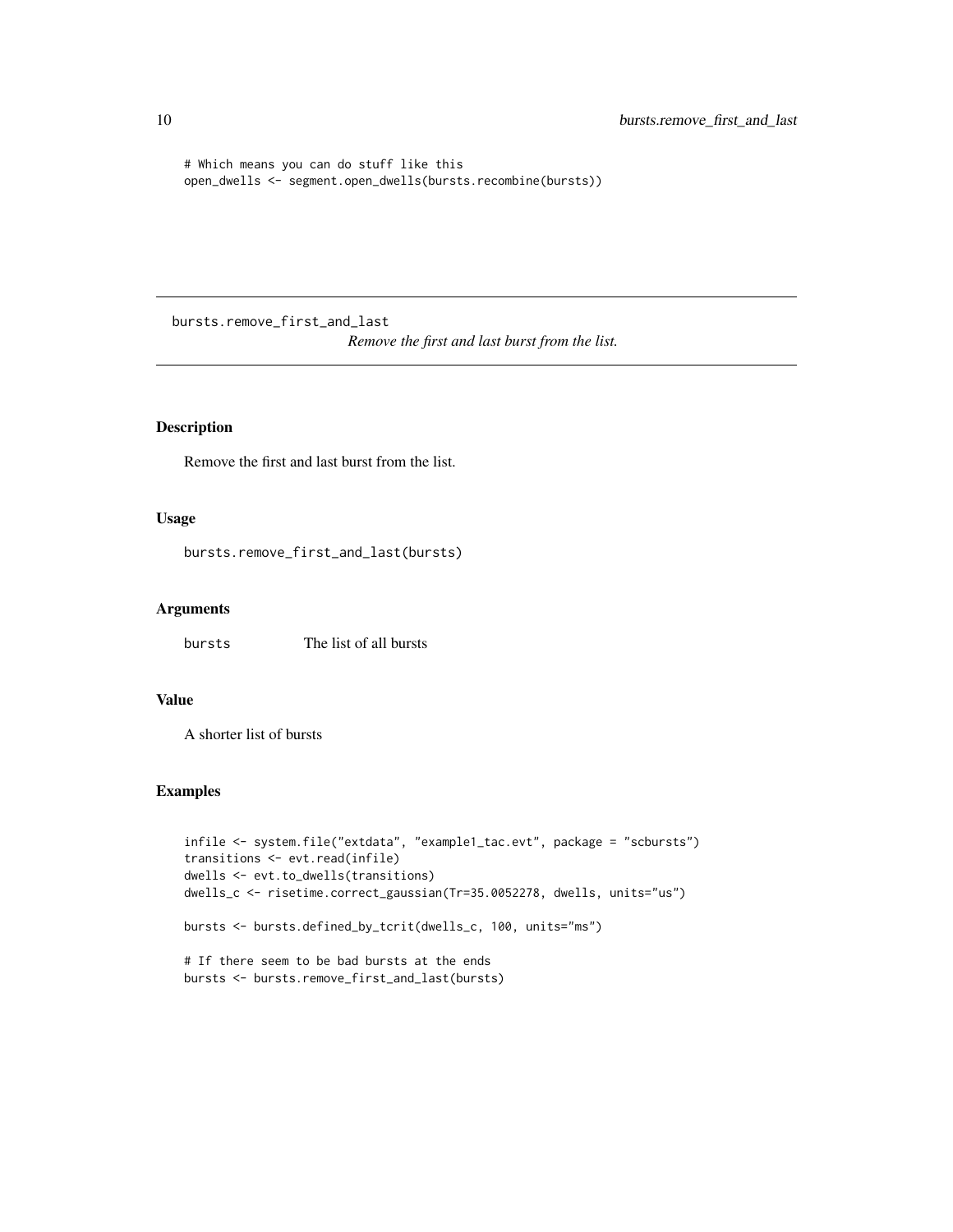<span id="page-10-0"></span>bursts.select *From a list of bursts, extract those that interest you by passing a selecting function.*

#### Description

From a list of bursts, extract those that interest you by passing a selecting function.

#### Usage

```
bursts.select(bursts, func, one_file = FALSE)
```
#### Arguments

| bursts   | The list of all bursts                                                                                                                               |
|----------|------------------------------------------------------------------------------------------------------------------------------------------------------|
| func     | A function of a segment that returns either TRUE or FALSE                                                                                            |
| one_file | TRUE or FALSE: Return a single file to write to disk, or a list of bursts. The<br>one file will return a file with all unselected bursts zeroed out. |

#### Value

A shorter list of bursts OR if one\_file is passed one segment with zeros where the other bursts might have been originally. Defaults to FALSE.

```
high_popen <- function (seg) {
    segment.popen(seg) > 0.7
}
infile <- system.file("extdata", "example1_qub.dwt", package = "scbursts")
dwells <- dwt.read(infile)
dwells_c <- risetime.correct_gaussian(Tr=35.0052278, dwells, units="us")
bursts <- bursts.defined_by_tcrit(dwells_c, 100, units="ms")
subset <- bursts.select(bursts, high_popen)
# To export to one .dwt file
subset_f <- bursts.select(bursts, high_popen, one_file=TRUE)
```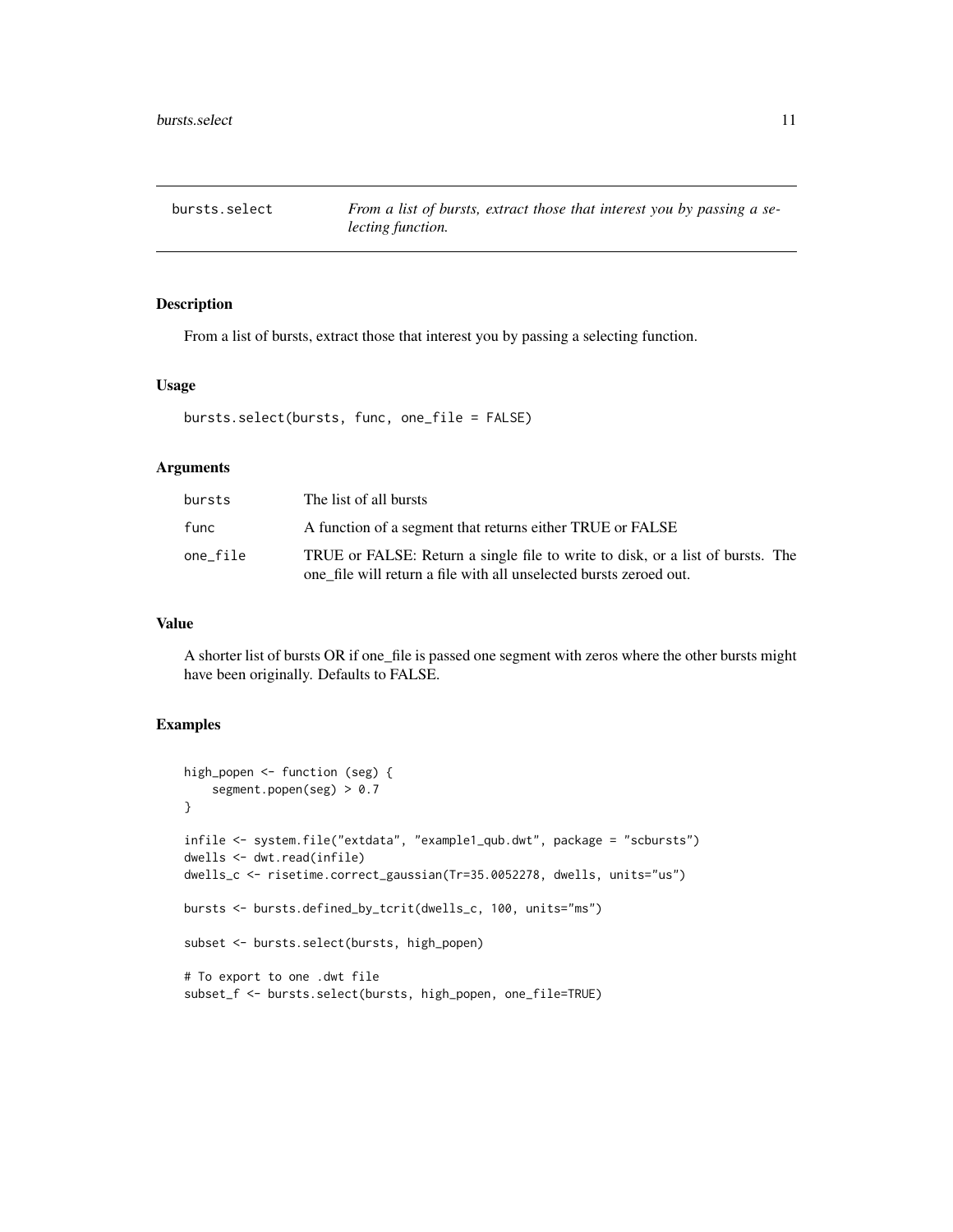<span id="page-11-0"></span>

Order a list of bursts by some function. For instance, popen.

#### Usage

```
bursts.sort(bursts, func, reverse = FALSE)
```
#### Arguments

| bursts  | The list of all bursts                                                  |
|---------|-------------------------------------------------------------------------|
| func    | A function of a segment that returns a numeric value                    |
| reverse | By default, return in ascending order. Use reverse=TRUE to change that. |

#### Value

A list sorted by func. By default in ascending order (unless reversed)

#### Examples

```
infile <- system.file("extdata", "example1_qub.dwt", package = "scbursts")
dwells <- dwt.read(infile)
dwells_c <- risetime.correct_gaussian(Tr=35.0052278, dwells, units="us")
bursts <- bursts.defined_by_tcrit(dwells_c, 100, units="ms")
# A sorted list of bursts.
sorted <- bursts.sort(bursts, segment.popen)
# You can also write your own functions. If you want P(Open) =~ P(Closed)
variance_fun <- function (seg) {
    # Any function that maps a segment to a number works.
    return( segment.popen(seg) * segment.pclosed(seg) )
}
```
weird\_sort <- bursts.sort(bursts, variance\_fun)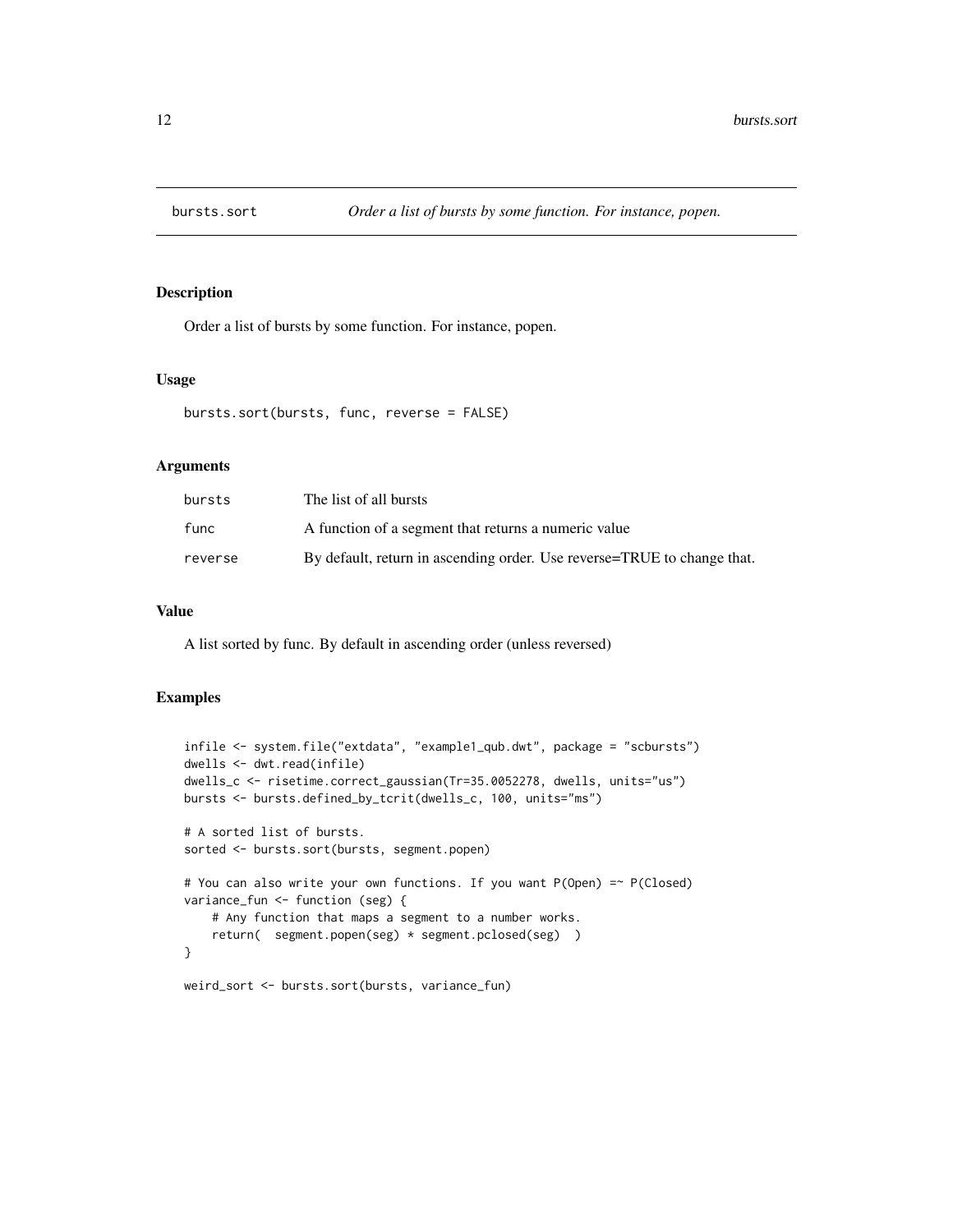<span id="page-12-0"></span>

Given a list of segments separated by an unknown amount of time, one may want to space the segments by some amount of time, so that they can be plotted. This function takes a separating factor, and splits up the segments by either that factor (in seconds), or that many multiples of the largest observed dwell.

#### Usage

```
bursts.space_out(segments, sep_factor = 1000)
```
#### Arguments

| segments   | The segments to space out                                                                                                   |
|------------|-----------------------------------------------------------------------------------------------------------------------------|
| sep_factor | the factor by which to separate the segments. Either the factor in seconds, or a<br>multiple of the longest observed dwell. |

#### Value

The segments again, but with modified meta-data.

#### Examples

```
infile <- system.file("extdata", "example_multiple_segments.dwt", package = "scbursts")
dwells <- dwt.read(infile)
# Still a list, but the meta-data is fixed
spaced_records <- bursts.space_out(dwells, sep_factor=1000)
# Combine them, and they'll be nicely spaced out.
single_record <- bursts.recombine(spaced_records)
```
# You can now plot that single\_record using one of the plot functions.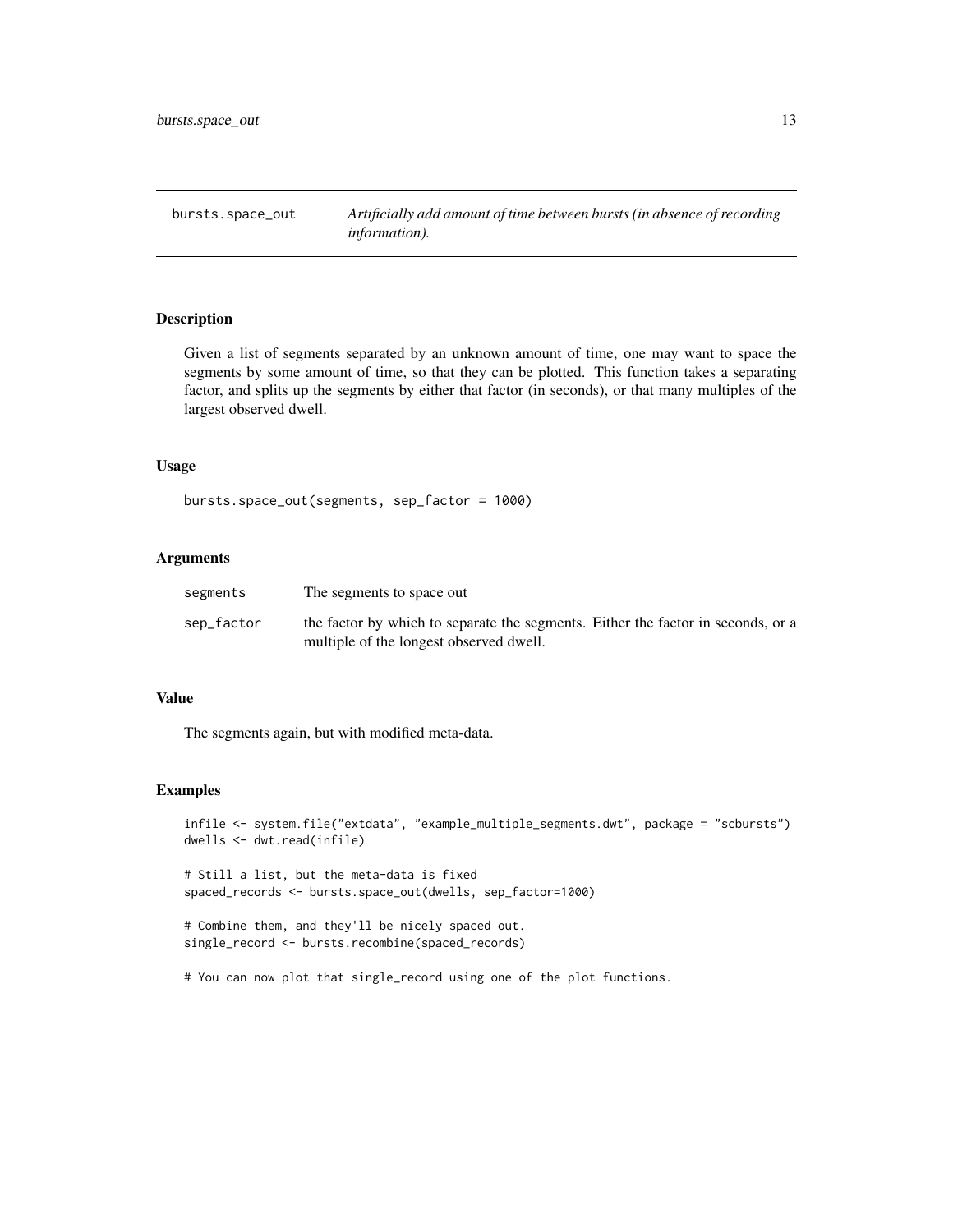<span id="page-13-0"></span>bursts.start\_times\_update

*(DON'T USE THIS) Fix meta-data of bursts.*

#### Description

YOU PROBABLY WON'T EVER HAVE TO CALL THIS DIRECTLY. Attach the meta-data to each segment saying when it began. It interleaves the durations of the bursts and gaps, and assigns the sum of those durations up to a point as the starting time.

#### Usage

bursts.start\_times\_update(bursts, gaps)

#### Arguments

| bursts | List of segments     |
|--------|----------------------|
| gaps   | vector of gap times. |

#### Value

A list of segments, one per burst, with updated start\_times

```
bursts.subconductance_as
```
*Imposes a fixed conductance level (0 or 1) to all dwells with subconductance levels to each segment in a burst*

#### Description

The user specifies the desired level ('open' or 'closed'). The function applies segment.subconductance\_as to each segment in the burst. (See segment.subconductance\_as for details.)

#### Usage

```
bursts.subconductance_as(bursts, level)
```
#### Arguments

| bursts | the list of segments      |
|--------|---------------------------|
| level  | either 'open' or 'closed' |

#### Value

A modified copy of the original burst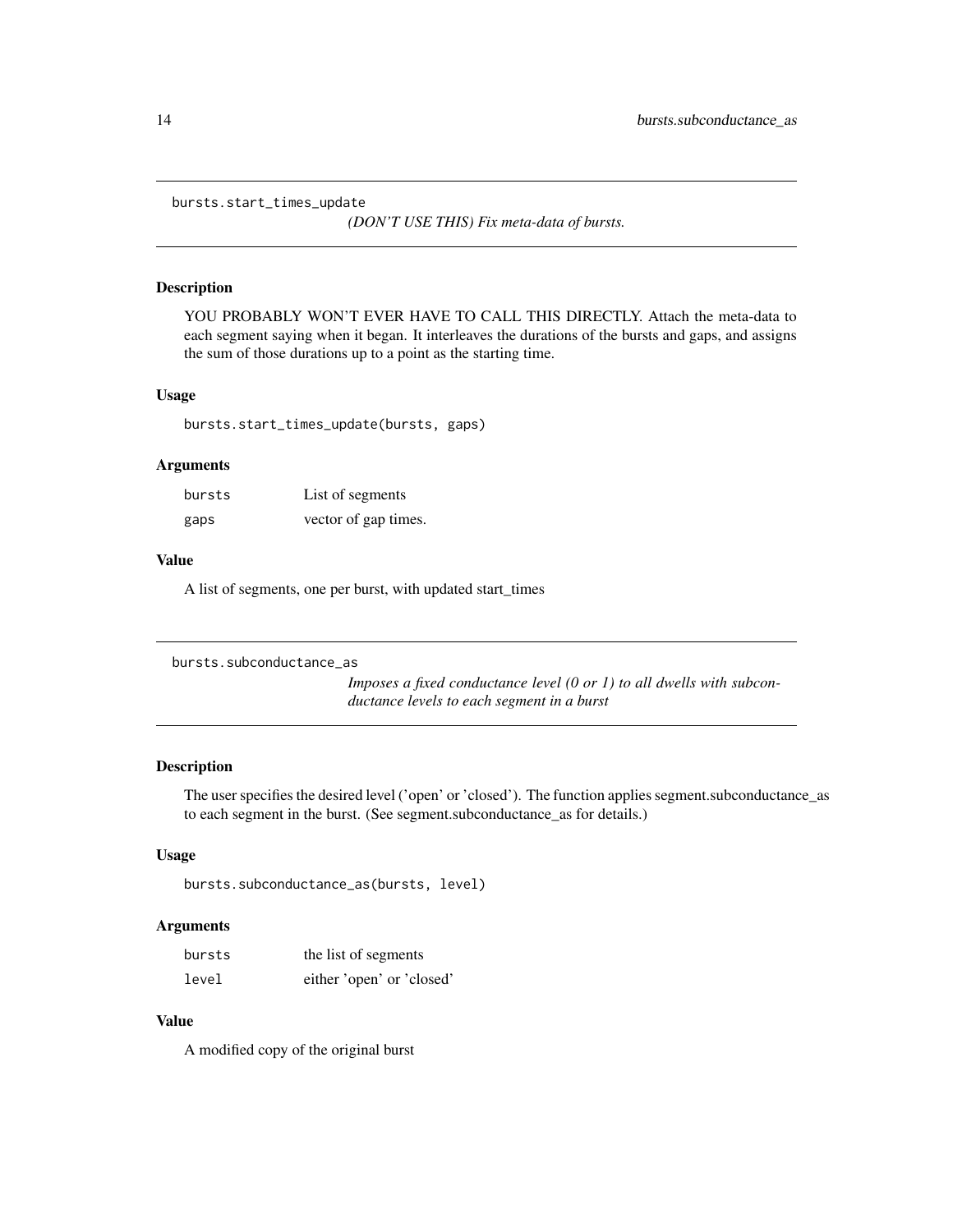#### <span id="page-14-0"></span>clampfit.read 15

#### Examples

```
infile <- system.file("extdata", "example4.dwt", package = "scbursts")
dwells <- dwt.read(infile)
dwells_c <- risetime.correct_gaussian(Tr=35.0052278, dwells, units="us")
bursts <- bursts.defined_by_tcrit(dwells_c, 100, units="ms")
```

```
bursts_d <- bursts.subconductance_as(bursts, "open")
```
### clampfit.read *Read a .xlsx file output from clampfit*

#### Description

Read a .xlsx file output from clampfit. Result is a list of "segments", which is a dataframe extra data. See "segment" for more details. Converts millisecond dwells to seconds.

#### Usage

```
clampfit.read(filename, separating_factor = 1000, header = FALSE)
```
#### Arguments

| filename          | Filename to read from                                                                      |
|-------------------|--------------------------------------------------------------------------------------------|
| separating factor |                                                                                            |
|                   | In lieu of a known time between segments, seperate with a multple of the longest<br>dwell. |
| header            | Does the file include a header?                                                            |

#### Value

A list of bursts (possibly a singleton)

```
infile <- system.file("extdata", "example1_clampfit.xlsx", package = "scbursts")
dwells <- clampfit.read(infile)
head(dwells)
```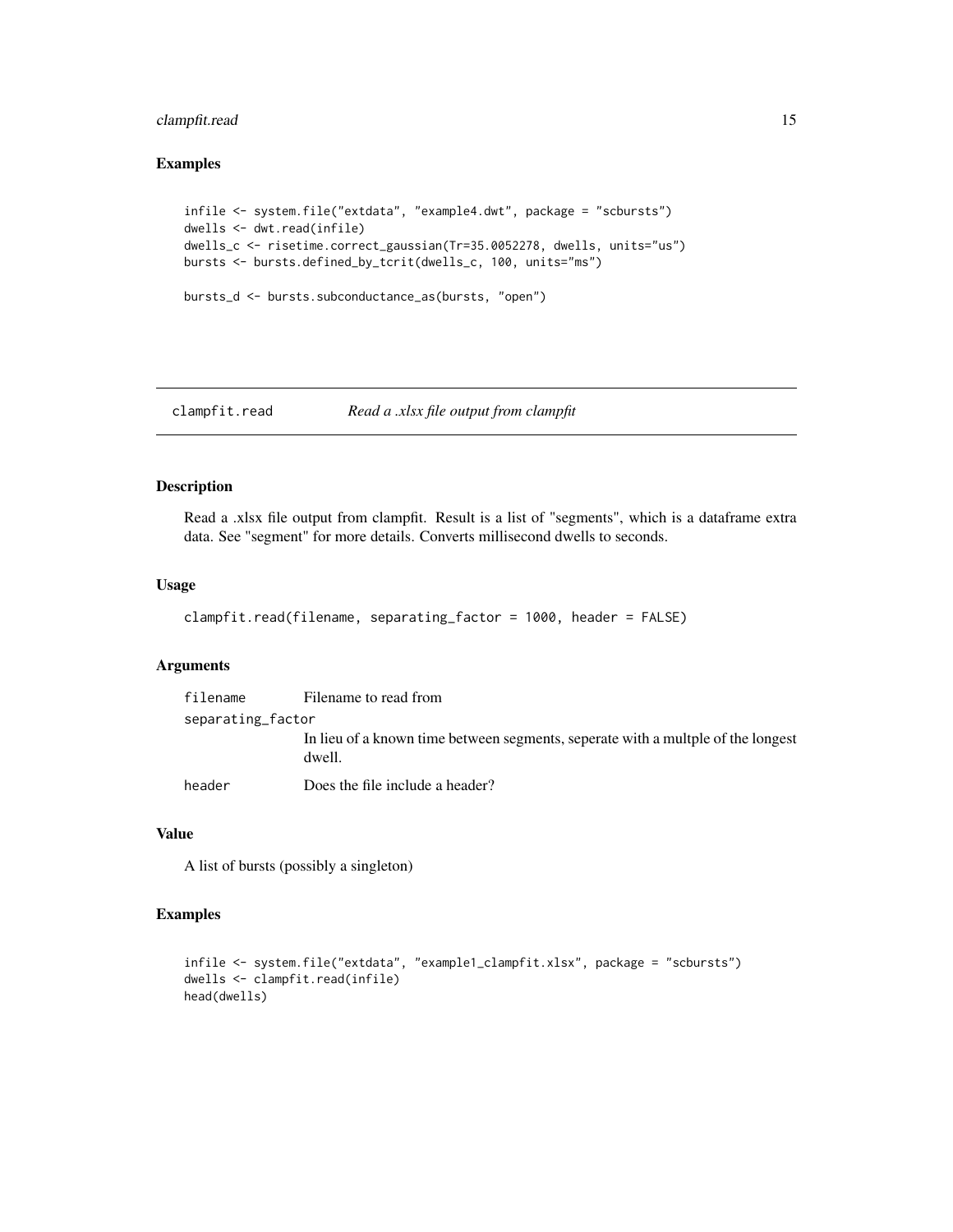<span id="page-15-0"></span>cplot.conductance\_hist

*Histogram of Conductance States*

#### Description

Histogram of Conductance States

#### Usage

cplot.conductance\_hist(bursts, ...)

#### Arguments

| bursts   | List of multiple segments           |
|----------|-------------------------------------|
| $\cdots$ | other arguments passed to histogram |

#### Examples

```
infile <- system.file("extdata", "example4.dwt", package = "scbursts")
dwells <- dwt.read(infile)
dwells_c <- risetime.correct_gaussian(Tr=35.0052278, dwells, units="us")
bursts <- bursts.defined_by_tcrit(dwells_c, 100, units="ms")
```
cplot.conductance\_hist(bursts, main="example4.dwt conductance state histogram")

cplot.log\_root\_axes *Add log-root axes to histogram plot*

#### Description

Add log-root axes to histogram plot

#### Usage

cplot.log\_root\_axes(points)

#### Arguments

points The data to plot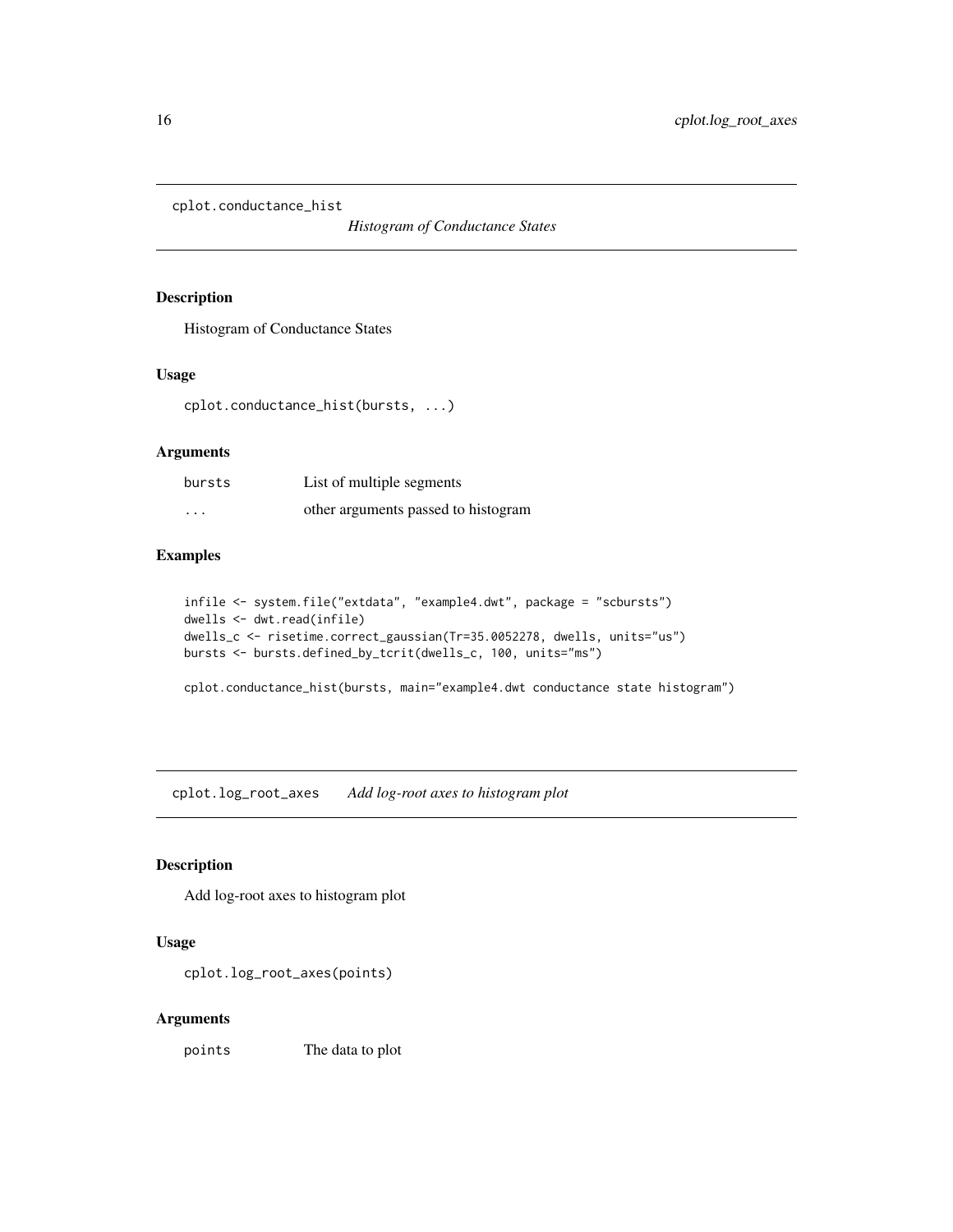#### <span id="page-16-0"></span>cplot.pclosed\_ts 17

#### Examples

```
infile <- system.file("extdata", "example1_qub.dwt", package = "scbursts")
dwells <- dwt.read(infile)
dwells_c <- risetime.correct_gaussian(Tr=35.0052278, dwells, units="us")
bursts <- bursts.defined_by_tcrit(dwells_c, 100, units="ms")
open_dwells <- segment.open_dwells(bursts.recombine(bursts))
hist(log10(open_dwells), axes=FALSE, breaks=30)
cplot.log_root_axes(open_dwells)
```
cplot.pclosed\_ts *Plot Time Series (ts) of P(Closed).*

#### Description

Plot Time Series (ts) of P(Closed).

#### Usage

```
cplot.pclosed_ts(bursts, main = "P(Closed) Time Series", ...)
```
#### Arguments

| bursts               | List of multiple segments |
|----------------------|---------------------------|
| main                 | The title of the plot.    |
| $\ddot{\phantom{0}}$ | Options to pass to plot   |

#### Examples

```
infile <- system.file("extdata", "example1_qub.dwt", package = "scbursts")
dwells <- dwt.read(infile)
dwells_c <- risetime.correct_gaussian(Tr=35.0052278, dwells, units="us")
bursts <- bursts.defined_by_tcrit(dwells_c, 100, units="ms")
```
cplot.pclosed\_ts(bursts, main="P(Closed) Time Series, 2018-09-20")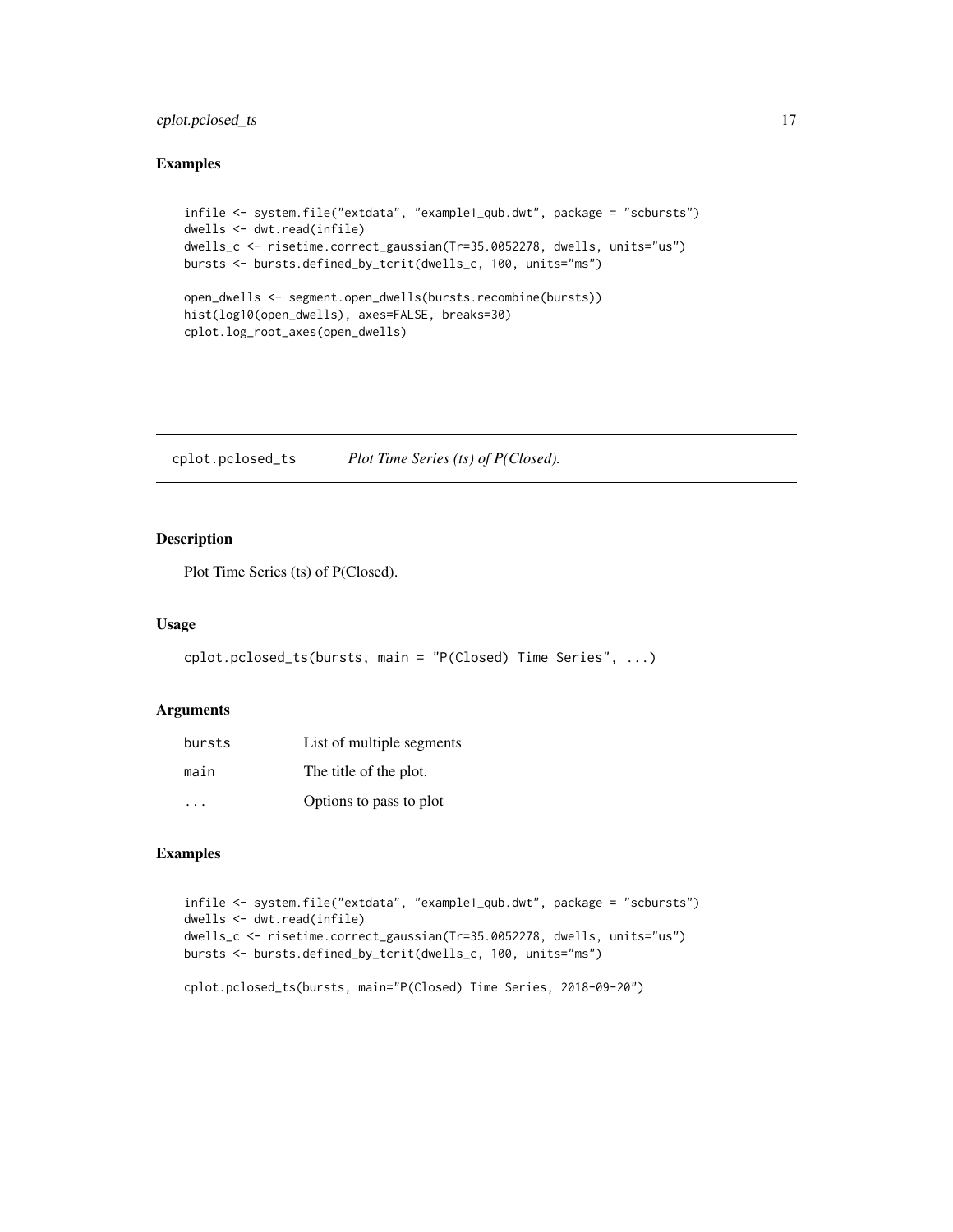<span id="page-17-0"></span>

Plot Time Series (ts) of P(Open).

#### Usage

```
cplot.popen_ts(bursts, main = "P(Open) Time Series", ...)
```
#### Arguments

| bursts | List of multiple segments |
|--------|---------------------------|
| main   | The title of the plot.    |
|        | Options to pass to plot   |

#### Examples

```
infile <- system.file("extdata", "example1_qub.dwt", package = "scbursts")
dwells <- dwt.read(infile)
dwells_c <- risetime.correct_gaussian(Tr=35.0052278, dwells, units="us")
bursts <- bursts.defined_by_tcrit(dwells_c, 100, units="ms")
```

```
cplot.popen_ts(bursts, "P(Open) Time Series, 2018-09-20")
```
dwt.read *Read a .dwt file.*

#### Description

Read a .dwt file. Result is a list of "segments", which is a dataframe extra data. See "segment" for more details. Converts millisecond dwells to seconds.

#### Usage

dwt.read(filename, separating\_factor = 1000)

#### Arguments

filename Filename to read from separating\_factor In lieu of a known time between segments, seperate with a multple of the longest dwell.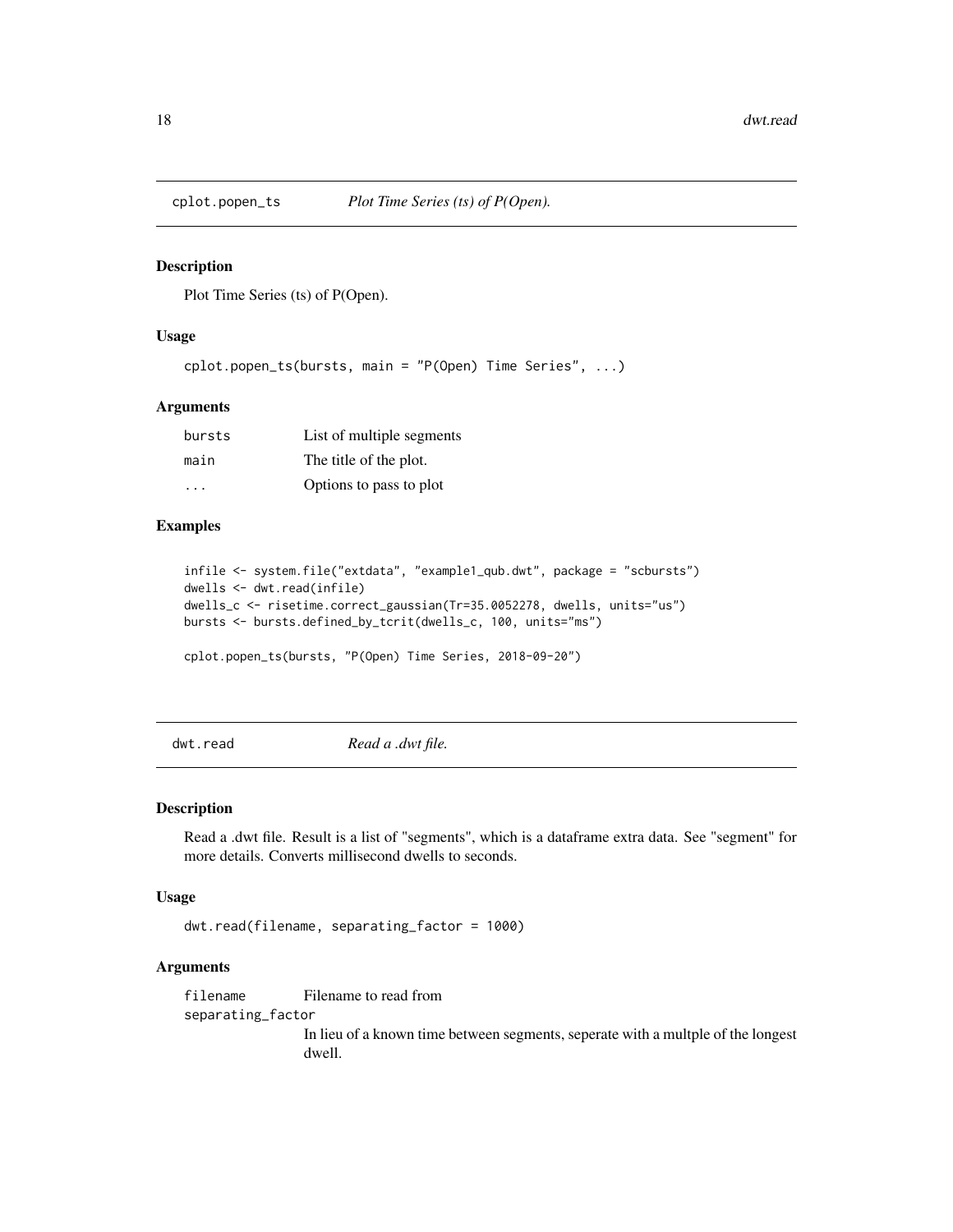#### <span id="page-18-0"></span>dwt.write 19

#### Value

A list of bursts (possibly a singleton)

#### Examples

```
infile <- system.file("extdata", "example1_tac.evt", package = "scbursts")
transitions <- evt.read(infile)
dwells <- evt.to_dwells(transitions)
dwt.write(dwells, file=file.path(tempdir(), "dwells.dwt"))
# Quit R, come back the next day
## Not run:
dwells <- dwt.read("dwells.dwt")
## End(Not run)
```

| dwt.write |           | Write a dwt file to disk. Writes DOS line endings. Dwells are in mil- |  |
|-----------|-----------|-----------------------------------------------------------------------|--|
|           | liseconds |                                                                       |  |

#### Description

Write a dwt file to disk. Writes DOS line endings. Dwells are in milliseconds

#### Usage

dwt.write(segments, file = "", seg = 1, append = FALSE)

#### Arguments

| segments | A segment or multiple segments with \$dwells and \$states  |
|----------|------------------------------------------------------------|
| file     | Filename to write to                                       |
| seg      | Segment number to write in .dwt header.                    |
| append   | Add ot the end of a file or overwrite? (defaults to false) |

```
infile <- system.file("extdata", "example1_tac.evt", package = "scbursts")
transitions <- evt.read(infile)
dwells <- evt.to_dwells(transitions)
dwt.write(dwells, file=file.path(tempdir(), "dwells.dwt"))
```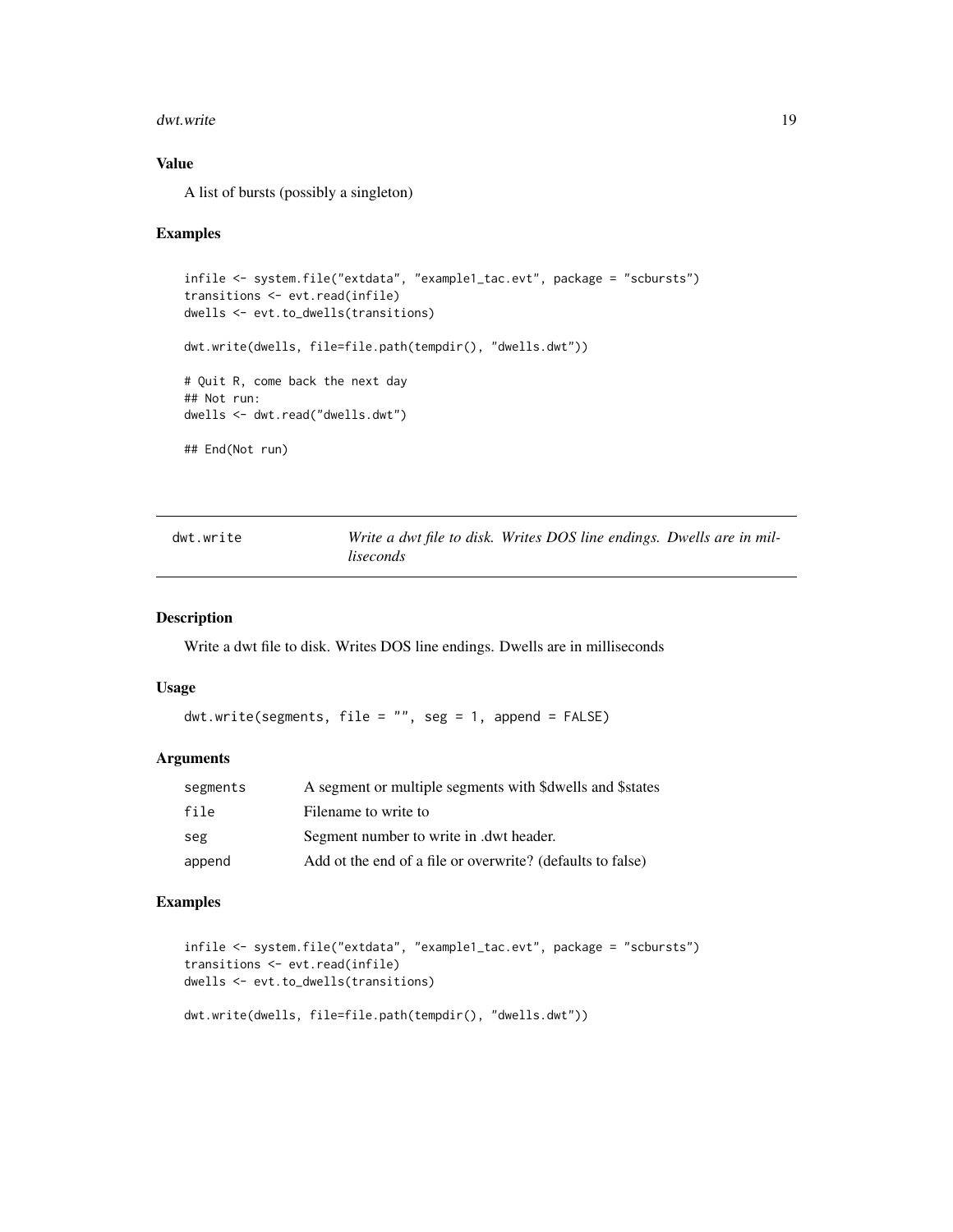<span id="page-19-0"></span>evt.extract\_header *Extract header from evt file.*

#### Description

Extract header from evt file.

#### Usage

evt.extract\_header(filename)

#### Arguments

filename The filename

#### Value

A string containing the header

#### Examples

```
infile <- system.file("extdata", "example1_tac.evt", package = "scbursts")
# Get Dwells
transitions <- evt.read(infile)
dwells <- evt.to_dwells(transitions)
dwells_c <- risetime.correct_gaussian(Tr=35.0052278, dwells, units="us")
# Get Header
header <- evt.extract_header(infile)
evt.write(dwells_c, header=header, file=file.path(tempdir(), "fixed_example1_tac.evt"))
```
evt.from\_dwells *Converts dwell durations to absolute transition times.*

#### Description

Converts dwell durations to absolute transition times.

#### Usage

```
evt.from_dwells(segments)
```
#### Arguments

segments A segment or multiple segemtns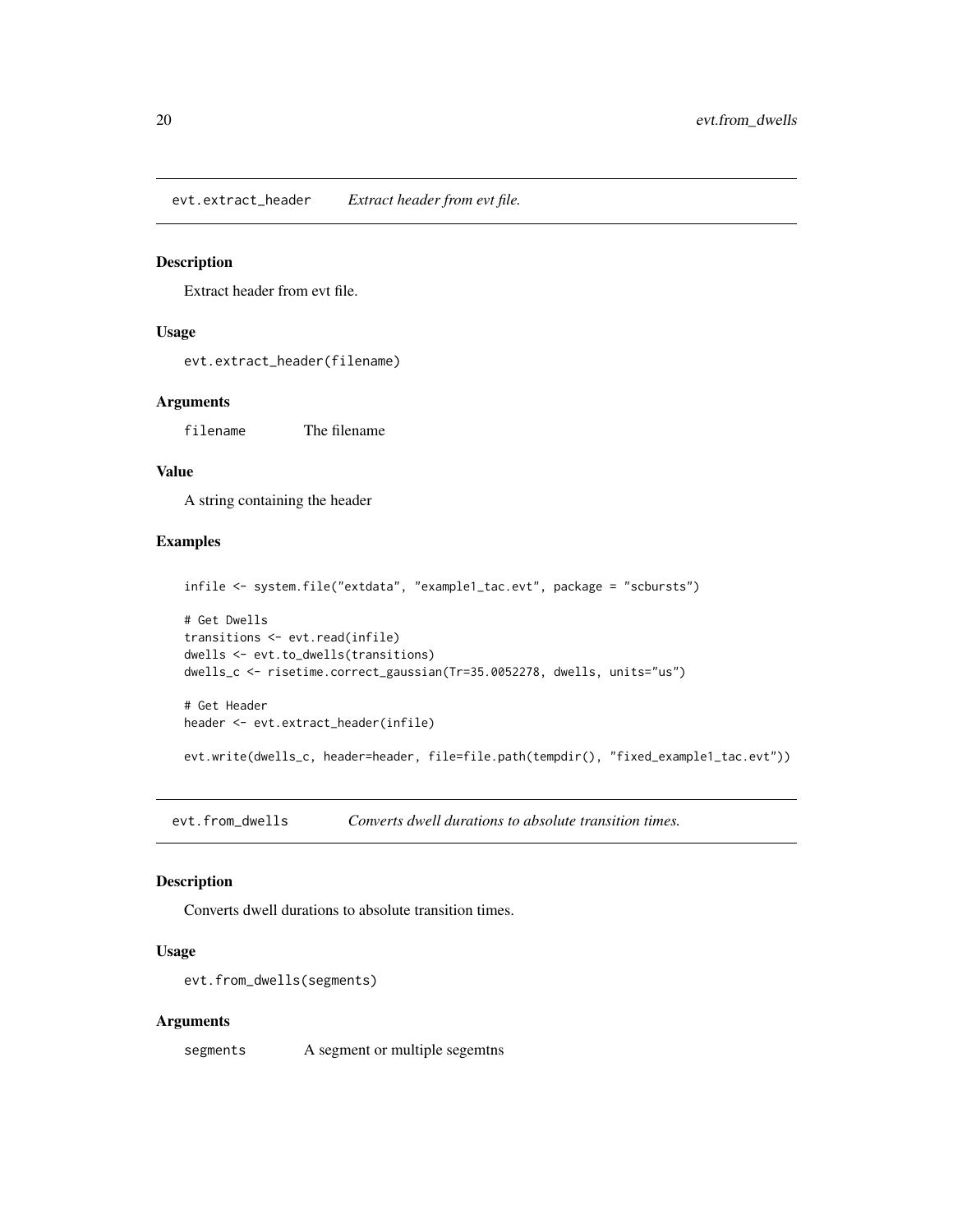#### <span id="page-20-0"></span>evt.read 21

#### Value

A dataframe or multiple dataframes of states and transition times

#### Examples

```
dwells_file <- system.file("extdata", "example1_qub.dwt", package = "scbursts")
dwells <- dwt.read(dwells_file)
transitions <- evt.from_dwells(dwells)
```
evt.read *Read a .evt file to a table. Times are in seconds*

#### Description

Read a .evt file to a table. Times are in seconds

#### Usage

```
evt.read(filename)
```
#### Arguments

filename The filename

#### Value

A list of tables with columns "states" and "times". Each table corresponds to a contiguous segment from a recording.

```
# import some of the data included with the package
infile <- system.file("extdata", "example1_tac.evt", package = "scbursts")
transitions <- evt.read(infile)
```

```
head(transitions[[1]])
```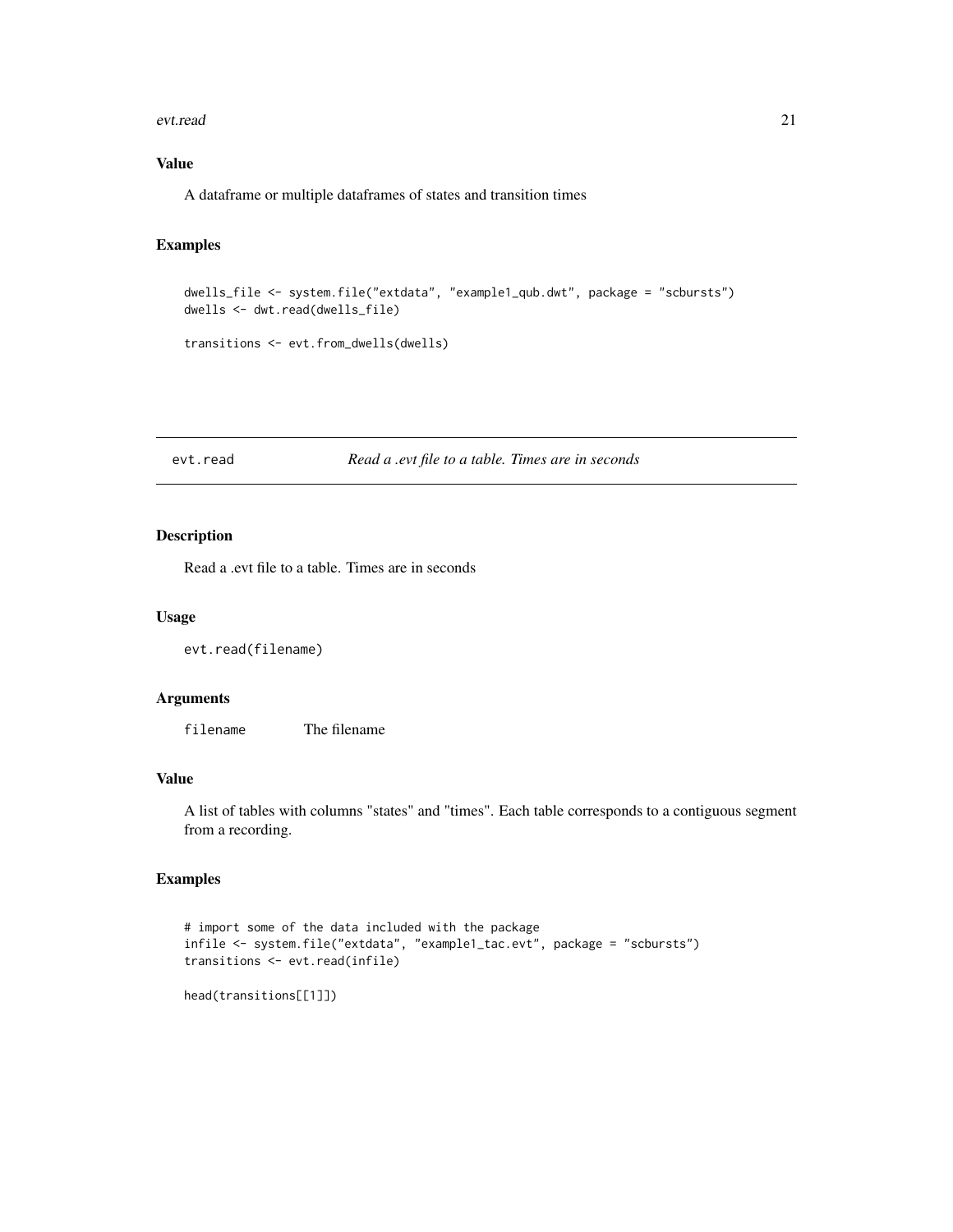<span id="page-21-0"></span>

Calculate pulse lengths. Converts transition times to dwell durations.

#### Usage

```
evt.to_dwells(tables)
```
#### Arguments

tables Either a single table or a list of tables with columns "states" and "times"

#### Value

A segment or a list of segments with one less row, where each row represents pulse in state 0 (closed dwell) of duration 0.51231, instead of the time at which the state transitioned.

#### Examples

```
infile <- system.file("extdata", "example1_tac.evt", package = "scbursts")
transitions <- evt.read(infile)
dwells <- evt.to_dwells(transitions)
head(dwells[[1]])
```
evt.write *Write bursts to a .evt file.*

#### Description

Write bursts to a .evt file.

#### Usage

evt.write(segments, filename = "", header = NULL)

#### Arguments

| segments | A segment or list of segments to write to filename.   |
|----------|-------------------------------------------------------|
| filename | The filename                                          |
| header   | The header information for the evt file, if available |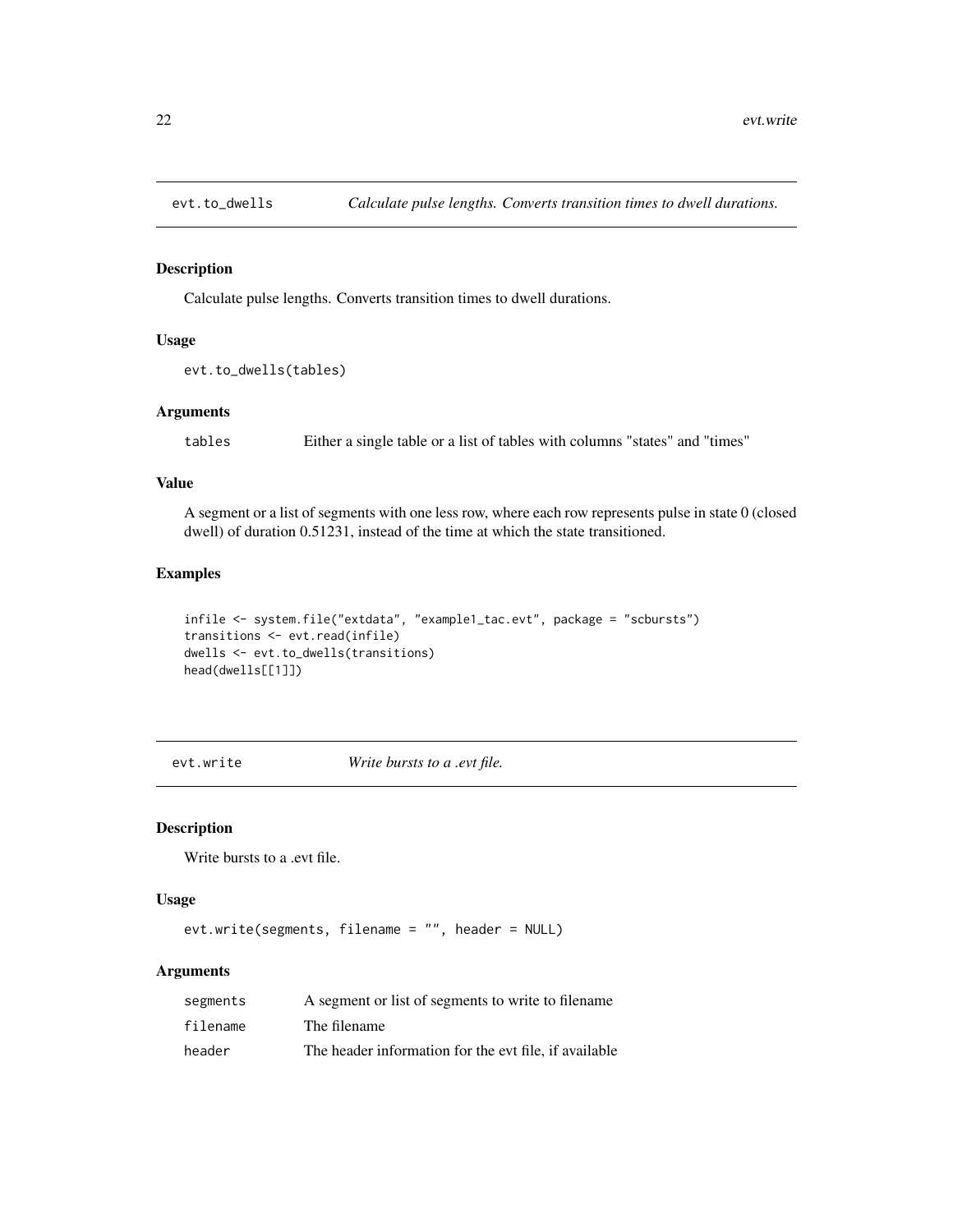#### <span id="page-22-0"></span>hst.extract\_header 23

#### Examples

```
infile <- system.file("extdata", "example1_tac.evt", package = "scbursts")
# Get Dwells
transitions <- evt.read(infile)
dwells <- evt.to_dwells(transitions)
dwells_c <- risetime.correct_gaussian(Tr=35.0052278, dwells, units="us")
# Get Header
header <- evt.extract_header(infile)
evt.write(dwells_c, header=header, file=file.path(tempdir(), "fixed_example1_tac.evt"))
```
hst.extract\_header *Extract header from hst file.*

#### Description

Extract header from hst file.

#### Usage

hst.extract\_header(filename)

#### Arguments

filename The filename

#### Value

A string containing the header

```
# import some of the data included with the package
infile <- system.file("extdata", "example1_hst.hst", package = "scbursts")
```

```
open_table <- hst.read(infile, extract="open")
closed_table <- hst.read(infile, extract="closed")
header <- hst.extract_header(infile)
```

```
# Make adjustments to the histogram, if you wish
hst.write(open_table, closed_table, file=file.path(tempdir(), "output_hist.hst"), header=header)
```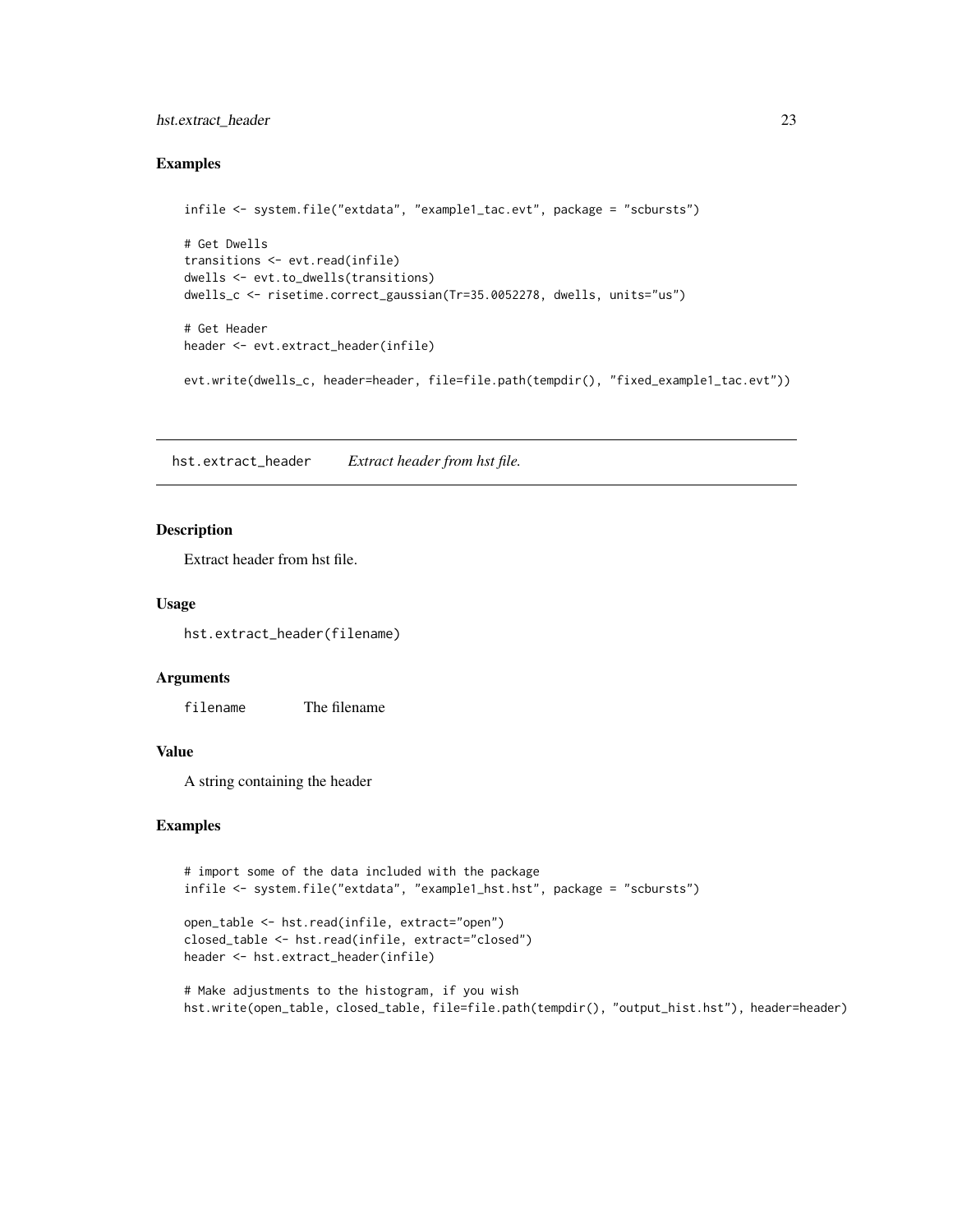<span id="page-23-0"></span>

Read a MIL ".hst" file to a table. By default these files are in log10(Milliseconds)-sqrt(Freq), but unless "raw" is set to TRUE, this function returns a table containing Seconds-Freq

#### Usage

hst.read(filename, extract = "open", raw = FALSE)

#### Arguments

| filename | The filename                                                                                             |  |
|----------|----------------------------------------------------------------------------------------------------------|--|
| extract  | Extract either "open" or "closed" histogram                                                              |  |
| raw      | Data is given as log10(milliseconds)-Sqrt(Freq). Setting raw=FALSE yields<br>output as Seconds-Frequency |  |

#### Value

A tables with columns "bin", "freq" and "fit".

#### Examples

```
# import some of the data included with the package
infile <- system.file("extdata", "example1_hst.hst", package = "scbursts")
open_hst <- hst.read(infile, extract="open")
closed_hst <- hst.read(infile, extract="closed")
head(open_hst)
```

```
head(closed_hst)
```

| hst.write | Write bursts to a $log10(ms)$ -sqrt(Frequency) .hst file from open and |
|-----------|------------------------------------------------------------------------|
|           | closed tables.                                                         |

#### Description

Write bursts to a log10(ms)-sqrt(Frequency) .hst file from open and closed tables.

#### Usage

```
hst.write(open_hist, closed_hist, file = "", header = NULL,
  fromraw = FALSE)
```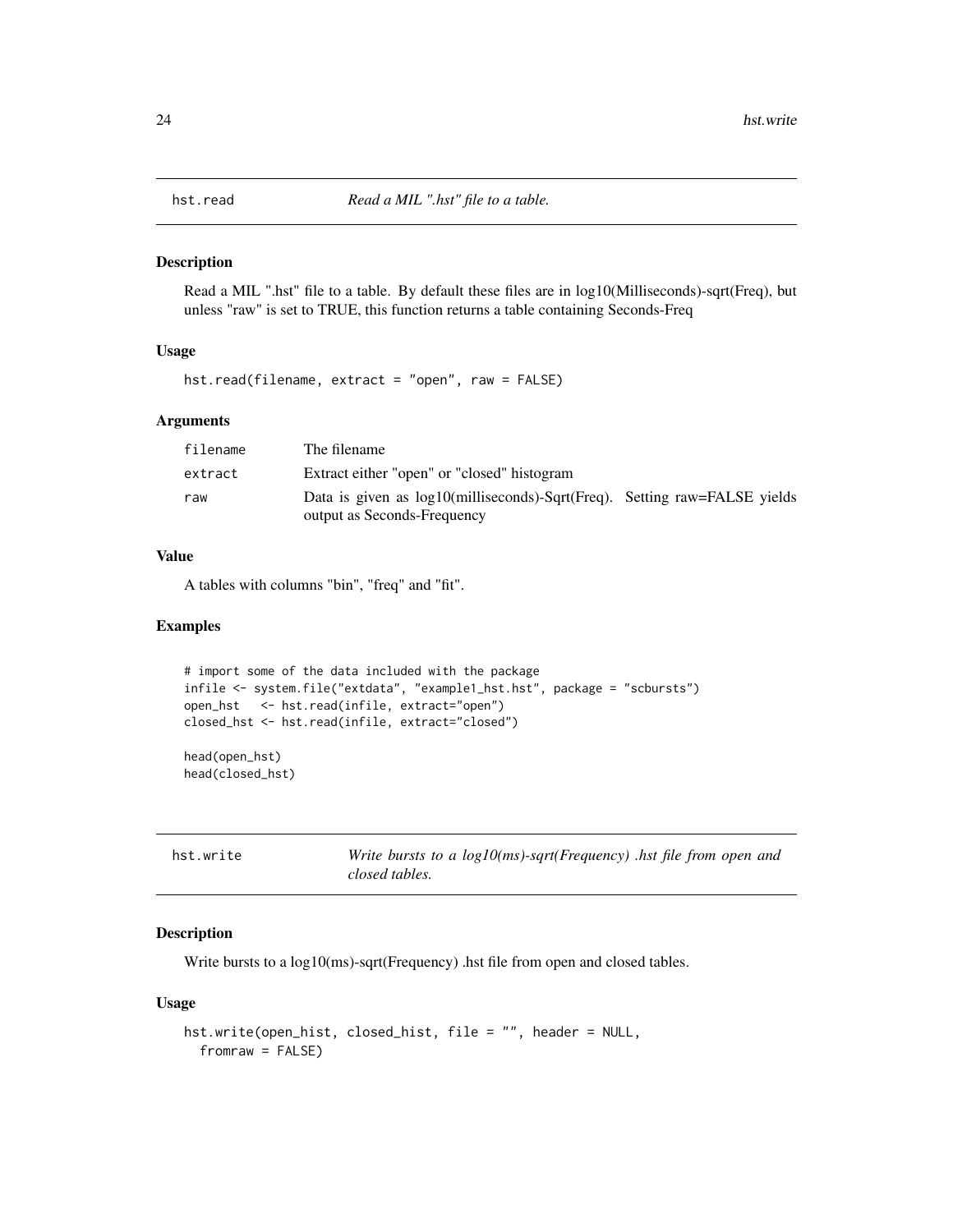#### <span id="page-24-0"></span>**Arguments**

| open_hist   | The table (bin, freq, fit) for open times                                              |
|-------------|----------------------------------------------------------------------------------------|
| closed_hist | The table (bin, freq, fit) for closed times                                            |
| file        | The filename                                                                           |
| header      | The header info                                                                        |
| fromraw     | Unless FALSE, assume we need to write a $log10$ (milliseconds)-sqrt(Frequency)<br>plot |

#### Examples

```
infile <- system.file("extdata", "example1_hst.hst", package = "scbursts")
open = hst.read(infile, extract="open")
closed = hst.read(infile, extract="closed")
header = hst.extract_header(infile)
### Do stuff
```

```
hst.write(open, closed, file=file.path(tempdir(), "new_histogram.hst"), header=header)
```
risetime.correct\_gaussian

*Undo the effect of the gaussian filter.*

#### Description

Undo the effect of the gaussian filter. See section 4.1.1 of Colquhoun and Sigworth, "Fitting and Analysis of Single-Channel segments". NOTE: This is potentially problematic, in that this unfiltering lengthens every dwell. A less naive algorithm would take into account the infulence of the surroundings, as they impact the effects of the filter.

#### Usage

```
risetime.correct_gaussian(Tr, segments, units = "s")
```
#### Arguments

| Tr       | Rise time of the filter in (us)                                       |
|----------|-----------------------------------------------------------------------|
| segments | A segment or multiple segments with \$states and \$dwells to correct. |
| units    | What unit the risetime is input in (defaults to seconds)              |

#### Value

A Segment or multiple segments with corrected risetimes.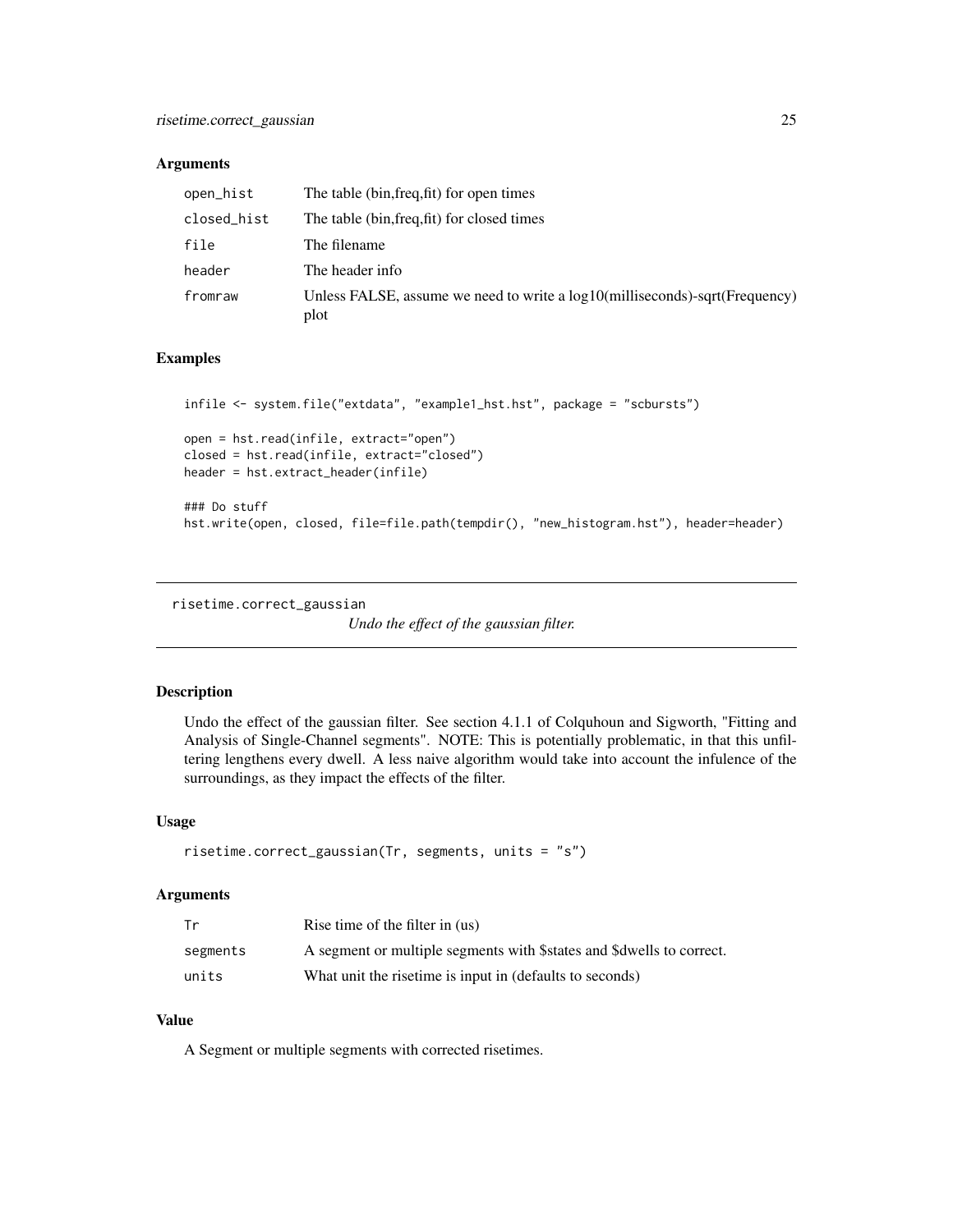#### Examples

```
infile <- system.file("extdata", "example1_tac.evt", package = "scbursts")
transitions <- evt.read(infile)
dwells <- evt.to_dwells(transitions)
```

```
dwells_c <- risetime.correct_gaussian(Tr=35.0052278, dwells, units="us")
```

| scan.read | Read a scan results text file. scan.read returns a 1 segment list Reads |
|-----------|-------------------------------------------------------------------------|
|           | in scan results and puts them in the same format as the output of       |
|           | dwt.read. See 'dwt', and 'segment' for more information.                |

#### Description

Data is in seconds.

#### Usage

scan.read(filename, separating\_factor = 1000)

#### Arguments

filename, the file name to read from. separating\_factor In lieu of a known time between segments, seperate with a multple of the longest dwell.

#### Value

A list of recording segments from the scan file

```
infile <- system.file("extdata", "example1_scan.txt", package = "scbursts")
record <- scan.read(infile)
head(record)
```
<span id="page-25-0"></span>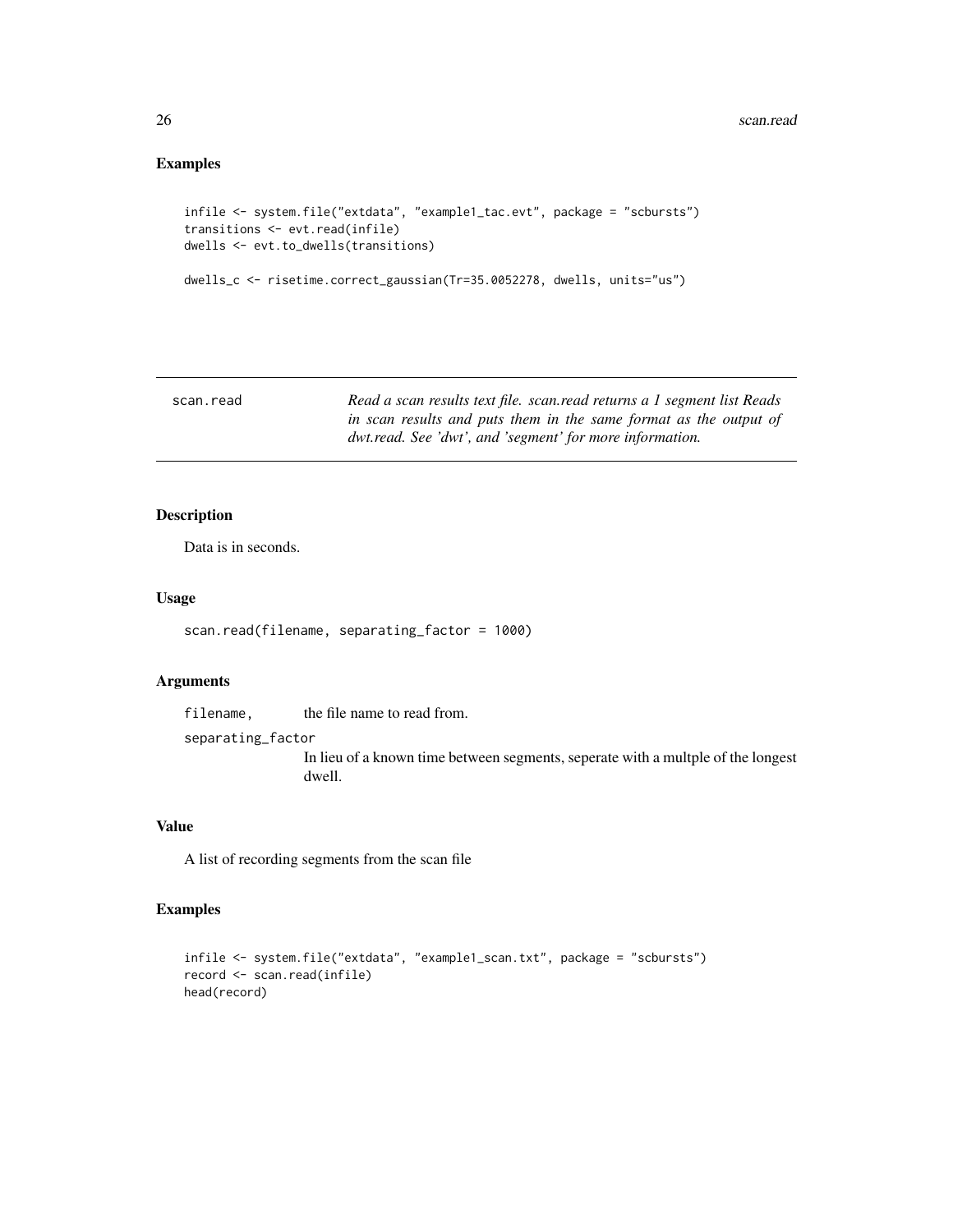<span id="page-26-0"></span>segment.check\_subconductance

*Check if segment contains subconductive states*

#### Description

Check if segment contains subconductive states

#### Usage

segment.check\_subconductance(segment)

#### Arguments

segment The dwells and states table

#### Value

True if it contains an conductance other than 0 or 1, False otherwise.

#### Examples

```
# It's more likely that you created states or dwells with some function
states \leq -c(0, 0.2, 0, 1, 0, 0.5, 0, 0.7, 0, 1)dwells <- c(0.1, 1.1, 0.5, 0.2, 1.0, 1.1, 0.6, 1.1, 0.8, 1.1)
my_burst <- segment.create(states, dwells, seg=1, start_time=3.14159, name="example_segment")
```
segment.check\_subconductance(my\_burst)

segment.closed\_dwells *Extract closed dwells.*

#### Description

Extract closed dwells.

#### Usage

segment.closed\_dwells(segment)

#### Arguments

segment the segment object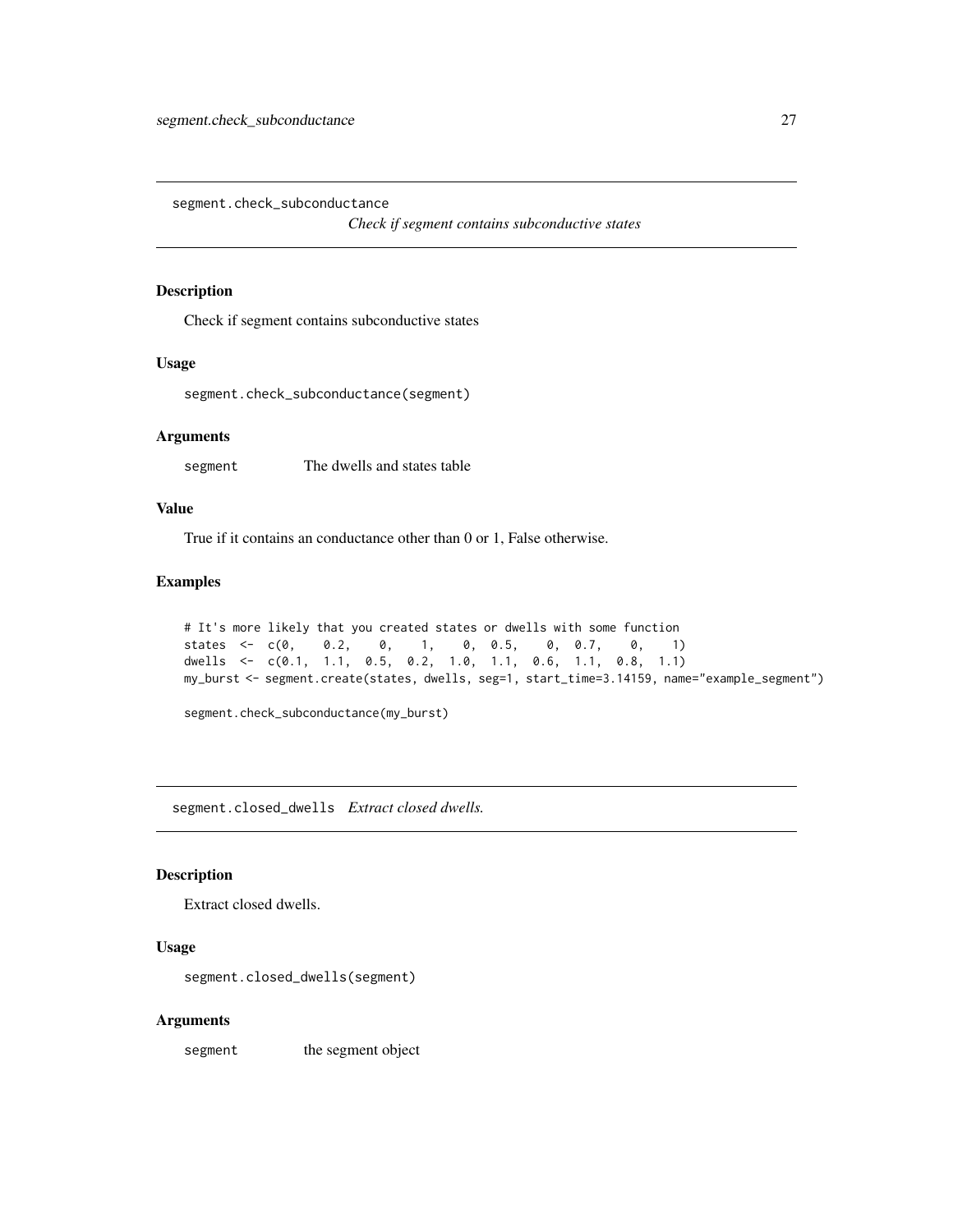#### Value

the closed dwells

#### Examples

```
# It's more likely that you created states or dwells with some function
states <- c(\emptyset, 1, \emptyset, 1, \emptyset, 1, \emptyset, 1, \emptyset, 1)dwells <- c(0.1, 1.1, 0.5, 0.2, 1.0, 1.1, 0.6, 1.1, 0.8, 1.1)
my_burst <- segment.create(states, dwells, seg=1, start_time=3.14159, name="example_segment")
closed_dwells <- segment.closed_dwells(my_burst)
head(closed_dwells)
```
segment.conductance\_states

*Return a list of all the (sub)conductance states.*

#### Description

Return a list of all the (sub)conductance states.

#### Usage

```
segment.conductance_states(segment)
```
#### **Arguments**

segment The dwells and states table

#### Value

a list of all the (sub)conductance states.

#### Examples

```
# It's more likely that you created states or dwells with some function
states <- c(0, 0.2, 0, 1, 0, 0.5, 0, 0.7, 0, 1)
dwells <- c(0.1, 1.1, 0.5, 0.2, 1.0, 1.1, 0.6, 1.1, 0.8, 1.1)
my_burst <- segment.create(states, dwells, seg=1, start_time=3.14159, name="example_segment")
```
segment.conductance\_states(my\_burst)

<span id="page-27-0"></span>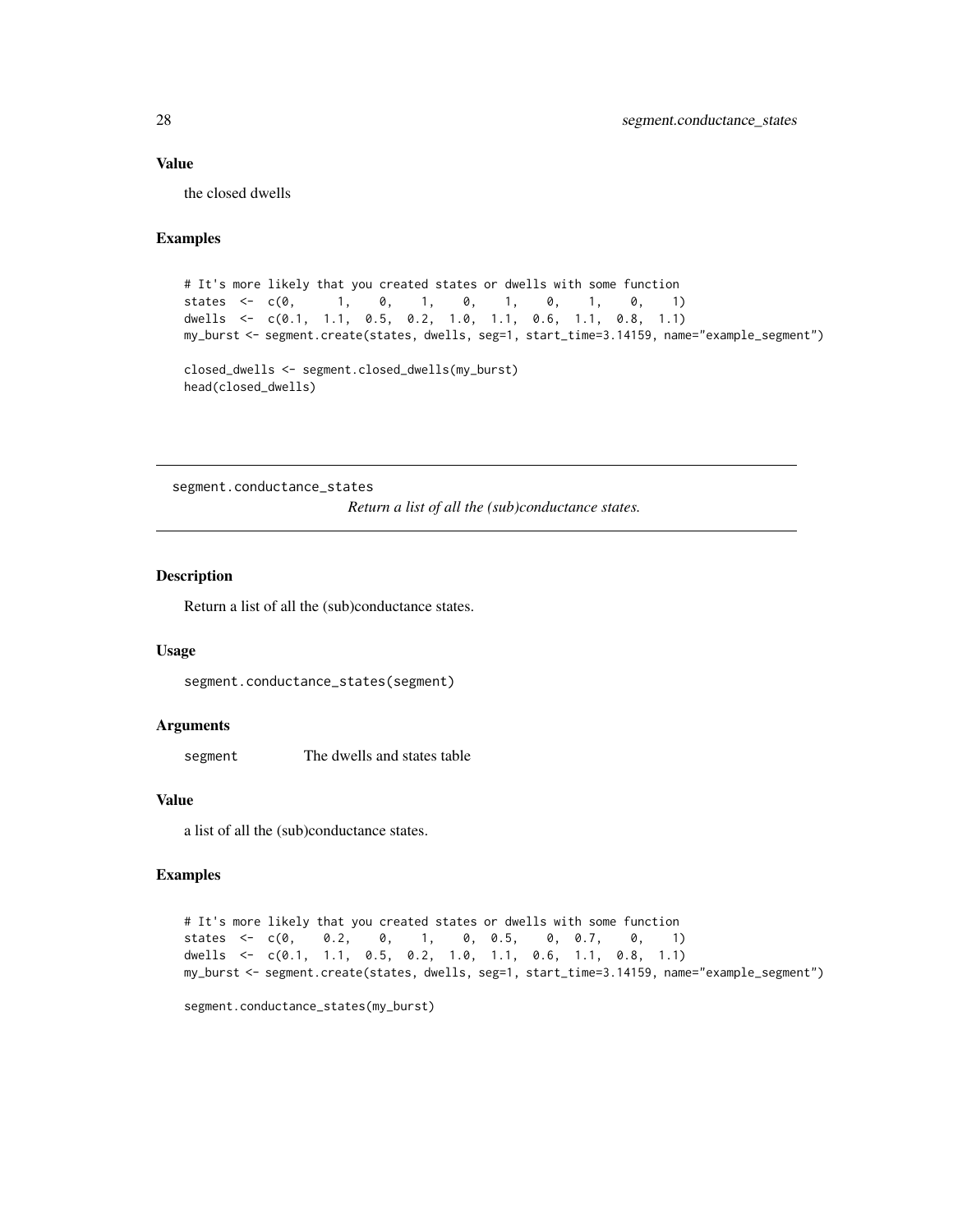<span id="page-28-0"></span>segment.consecutives\_to\_dwells

*Collapses a segment into dwells with alternating conductance levels.*

#### Description

Segments may contain consecutive dwells with the same conductance level. consecutives\_to\_dwells sums together all consecutive dwells with the same conductance level. The result is a segment containing dwells that alternate in conductance level (i.e. 1,0,1,0,1,...)

#### Usage

segment.consecutives\_to\_dwells(segment)

#### Arguments

segment The dwells and states table

#### Value

A modified copy of the original segment

segment.copy *Copy a segment*

#### Description

This is a low-level function, mostly for use internally by other functions. There aren't many reasons to use this.

#### Usage

```
segment.copy(segment)
```
#### Arguments

segment The segment to copy

#### Value

A duplicate identical content.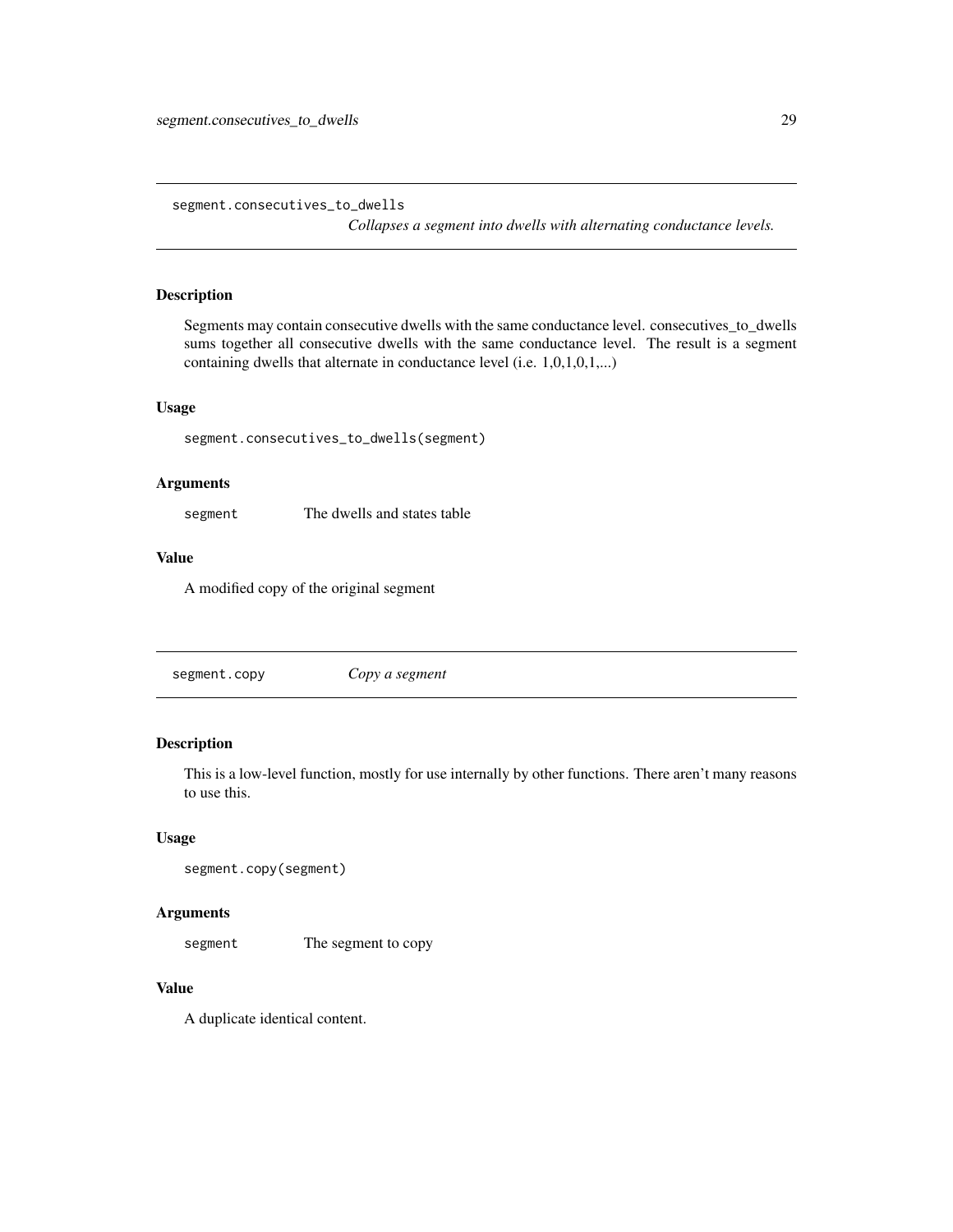<span id="page-29-0"></span>segment.count\_closed *Extract number of closed dwells. In the case of subconductive states, a dwell is only closed if the conductance is exactly zero.*

#### Description

Extract number of closed dwells. In the case of subconductive states, a dwell is only closed if the conductance is exactly zero.

#### Usage

segment.count\_closed(segment)

#### **Arguments**

segment the segment object

#### Value

number of closed dwells

#### Examples

```
# It's more likely that you created states or dwells with some function
states \leq -c(0, 1, 0, 1, 0, 1, 0, 1, 0, 1)dwells <- c(0.1, 1.1, 0.5, 0.2, 1.0, 1.1, 0.6, 1.1, 0.8, 1.1)
my_burst <- segment.create(states, dwells, seg=1, start_time=3.14159, name="example_segment")
```
segment.count\_closed(my\_burst)

segment.count\_dwells *Extract number of dwells in segment.*

#### Description

Extract number of dwells in segment.

#### Usage

segment.count\_dwells(segment)

#### Arguments

segment the segment object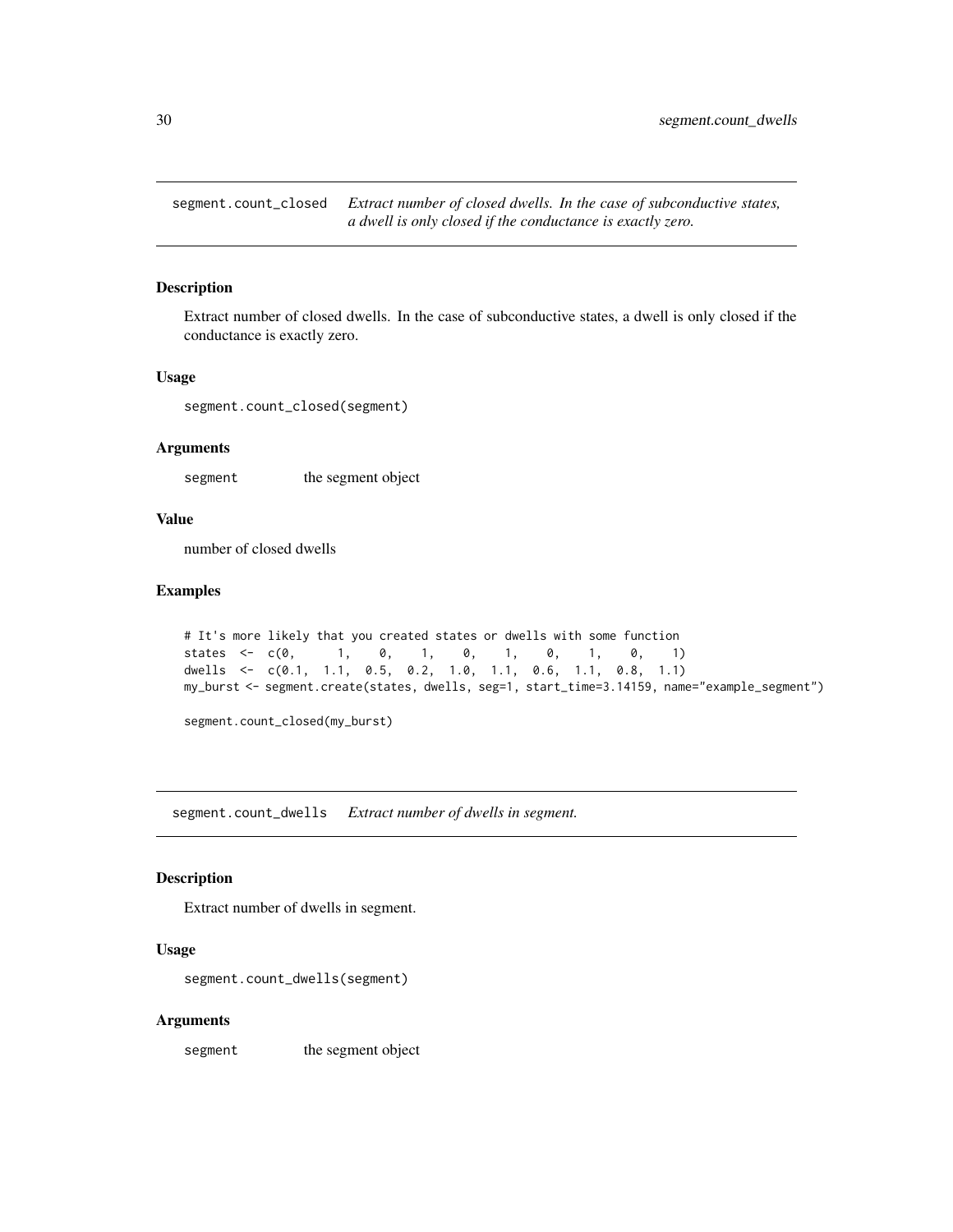<span id="page-30-0"></span>segment.count\_open 31

#### Value

number of dwells

#### Examples

```
# It's more likely that you created states or dwells with some function
states <- c(\emptyset, 1, \emptyset, 1, \emptyset, 1, \emptyset, 1, \emptyset, 1)dwells <- c(0.1, 1.1, 0.5, 0.2, 1.0, 1.1, 0.6, 1.1, 0.8, 1.1)
my_burst <- segment.create(states, dwells, seg=1, start_time=3.14159, name="example_segment")
```
segment.count\_dwells(my\_burst)

segment.count\_open *Extract number of open dwells. In the case of subconductive states, count the number of non-zero states.*

#### Description

Extract number of open dwells. In the case of subconductive states, count the number of non-zero states.

#### Usage

```
segment.count_open(segment)
```
#### Arguments

segment the segment object

#### Value

number of open dwells

#### Examples

```
# It's more likely that you created states or dwells with some function
states <- c(0, 1, 0, 1, 0, 1, 0, 1, 0, 1)
dwells <- c(0.1, 1.1, 0.5, 0.2, 1.0, 1.1, 0.6, 1.1, 0.8, 1.1)
my_burst <- segment.create(states, dwells, seg=1, start_time=3.14159, name="example_segment")
```
segment.count\_open(my\_burst)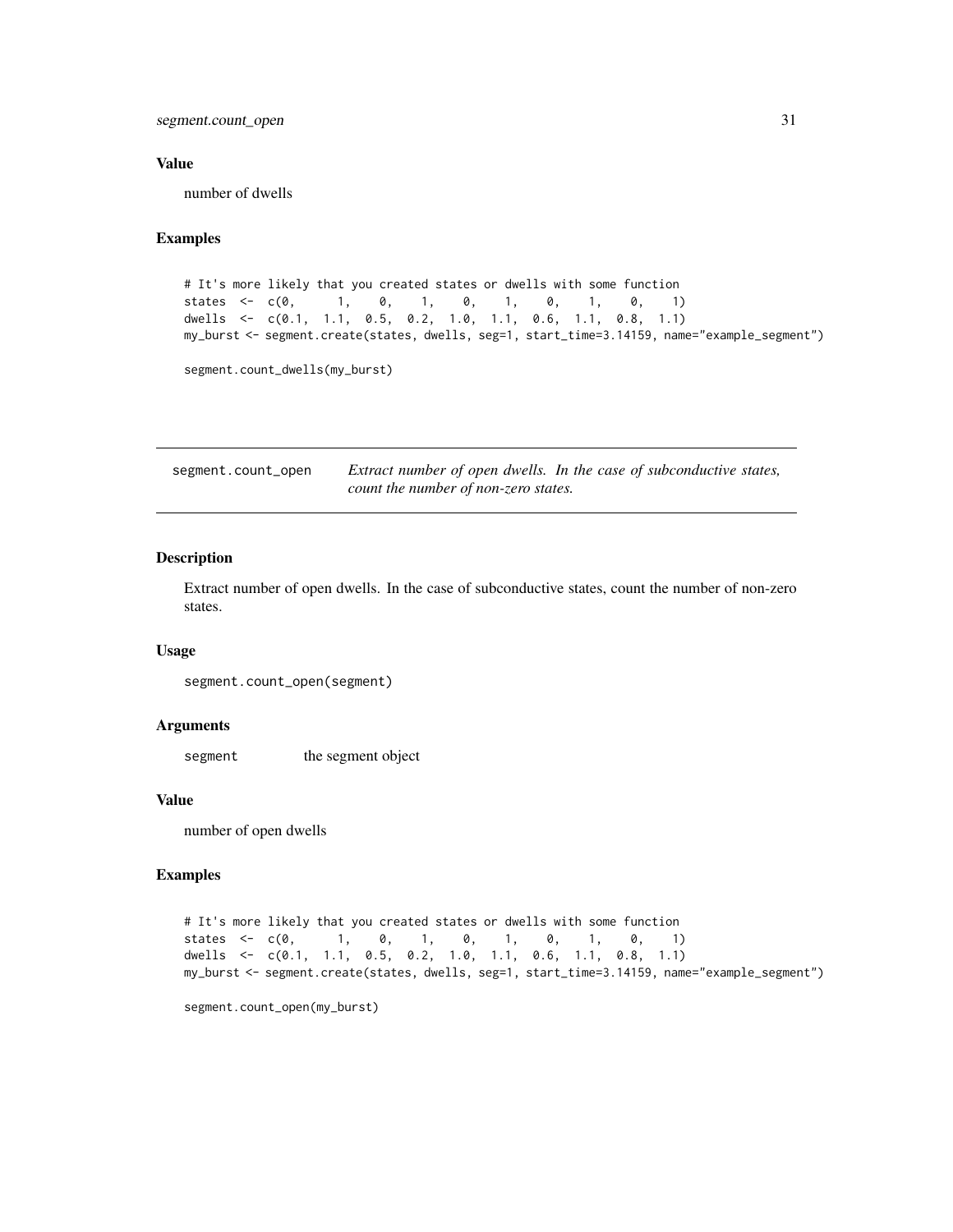<span id="page-31-0"></span>

This is a low-level function, mostly for use internally by other functions. There aren't many reasons to use this. Create object containing table data and metadata. The object can be used as a dataframe, and the metadata can be accessed with the functions: segment.seg, segment.start\_time, segment.filename

#### Usage

segment.create(states, dwells, seg = 1, start\_time = 0, name = "burst", ignore\_errors = FALSE)

#### Arguments

| states        | a vector of states                                                         |
|---------------|----------------------------------------------------------------------------|
| dwells        | a vector of dwell durations (same length as states)                        |
| seg           | The segment number. Defaults to 1                                          |
| start_time    | When the dwells began. Defaults to 0                                       |
| name          | Suffix-less version of the original filename. $60uM. dwt \rightarrow 60uM$ |
| ignore_errors | Do not report faulty segments (not many reasons to do this)                |

#### Value

The segment object: A dataframe with extra metadata.

#### Examples

```
# It's more likely that you created states or dwells with some function
states <- c(0, 1, 0, 1, 0, 1, 0, 1, 0, 1)
dwells <- c(0.1, 1.1, 0.5, 0.2, 1.0, 1.1, 0.6, 1.1, 0.8, 1.1)
my_burst <- segment.create(states, dwells, seg=1, start_time=0, name="example_segment")
```
segment.name(my\_burst)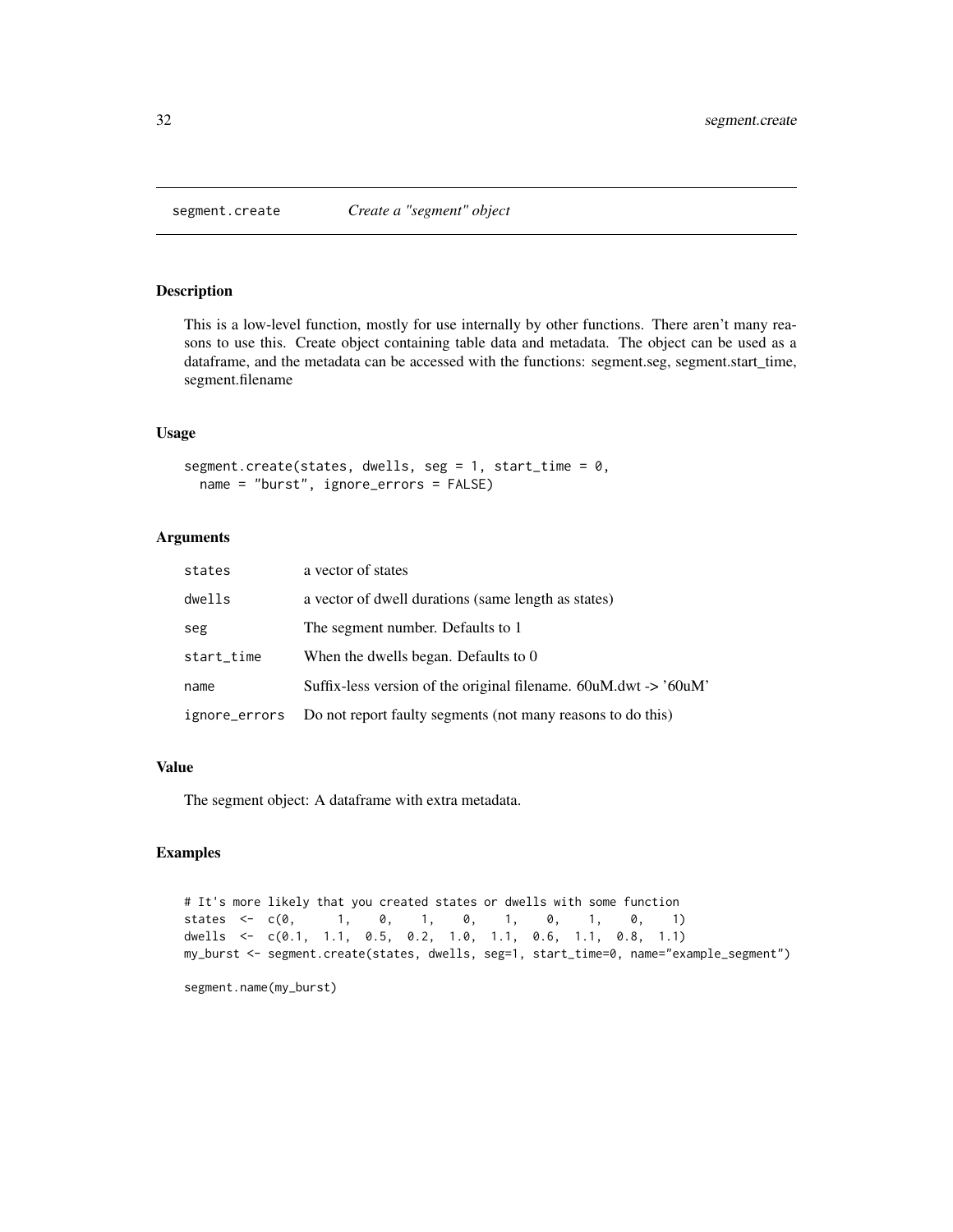<span id="page-32-0"></span>segment.duration *Get duration of a segment.*

#### Description

Get duration of a segment.

#### Usage

segment.duration(segment)

#### Arguments

segment the segment object

#### Value

the duration

#### Examples

```
# It's more likely that you created states or dwells with some function
states <- c(0, 1, 0, 1, 0, 1, 0, 1, 0, 1)
dwells <- c(0.1, 1.1, 0.5, 0.2, 1.0, 1.1, 0.6, 1.1, 0.8, 1.1)
my_burst <- segment.create(states, dwells, seg=1, start_time=3.14159, name="example_segment")
```
segment.duration(my\_burst)

segment.dwells\_by\_conductance *Extract dwells in conductance range. lower <= x <= upper*

#### Description

Extract dwells in conductance range. lower  $\leq x \leq$  upper

#### Usage

segment.dwells\_by\_conductance(segment, level)

#### Arguments

| segment | the segment object         |
|---------|----------------------------|
| level   | The conductance to extract |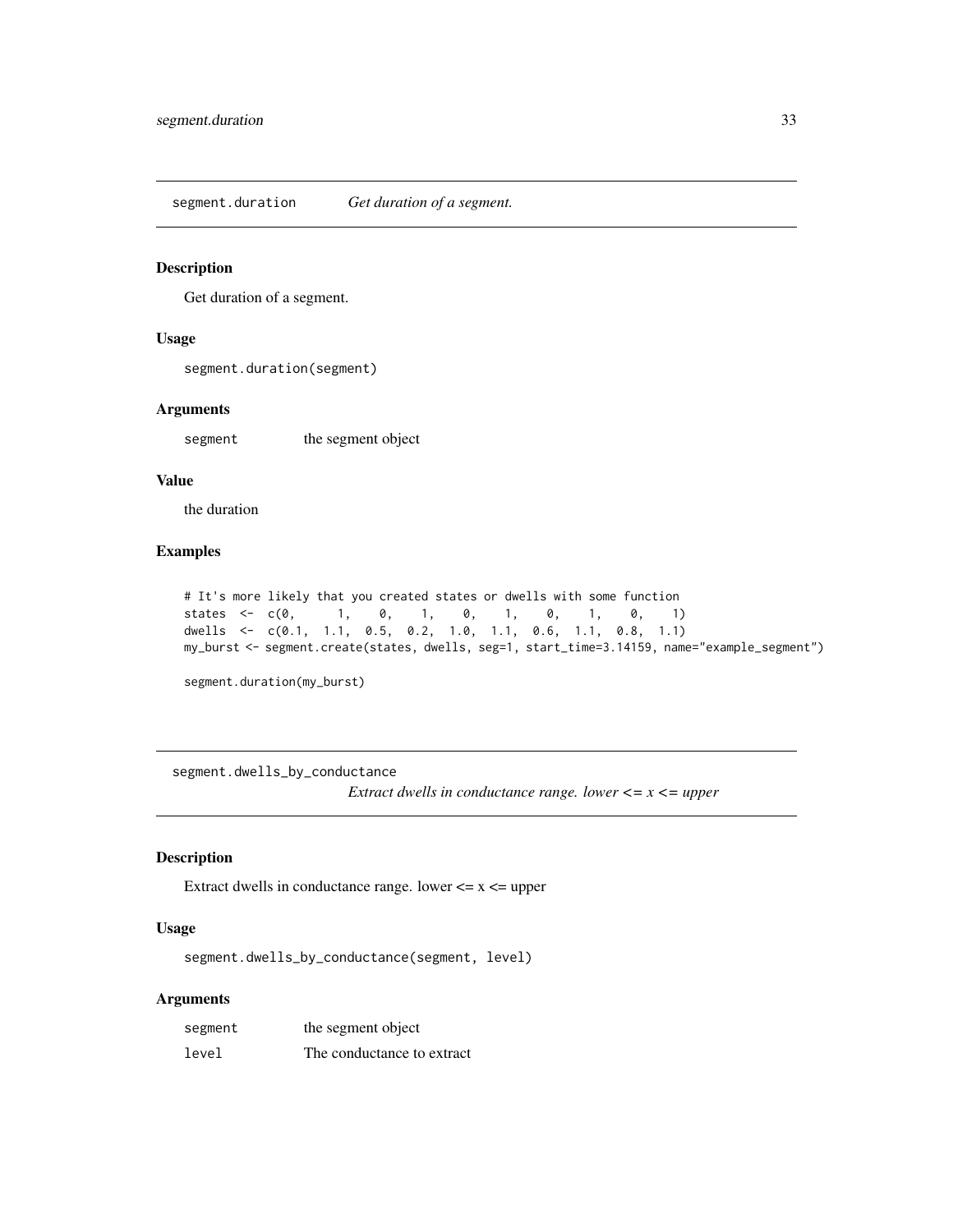#### <span id="page-33-0"></span>Value

the dwells in a given range

#### Examples

```
# It's more likely that you created states or dwells with some function
states <- c(0, 0.2, 0, 1, 0, 0.5, 0, 0.7, 0, 1)
dwells <- c(0.1, 1.1, 0.5, 0.2, 1.0, 1.1, 0.6, 1.1, 0.8, 1.1)
my_burst <- segment.create(states, dwells, seg=1, start_time=3.14159, name="example_segment")
half_open <- segment.dwells_by_conductance(my_burst, 0.5)
head(half_open)
```
segment.dwells\_by\_conductance\_range *Extract dwells in conductance range. lower <= x <= upper*

#### Description

Extract dwells in conductance range. lower  $\leq x \leq$  upper

#### Usage

```
segment.dwells_by_conductance_range(segment, lower = 0, upper = Inf)
```
#### Arguments

| segment | the segment object                                |
|---------|---------------------------------------------------|
| lower   | lower bound on conductance (defaults to 0)        |
| upper   | upper bound on conductance (defaults to infinity) |

#### Value

the dwells in a given range

#### Examples

# It's more likely that you created states or dwells with some function states <- c(0, 0.2, 0, 1, 0, 0.5, 0, 0.7, 0, 1) dwells <- c(0.1, 1.1, 0.5, 0.2, 1.0, 1.1, 0.6, 1.1, 0.8, 1.1) my\_burst <- segment.create(states, dwells, seg=1, start\_time=3.14159, name="example\_segment") half\_open <- segment.dwells\_by\_conductance\_range(my\_burst, lower=0.2, upper=0.7)

```
head(half_open)
```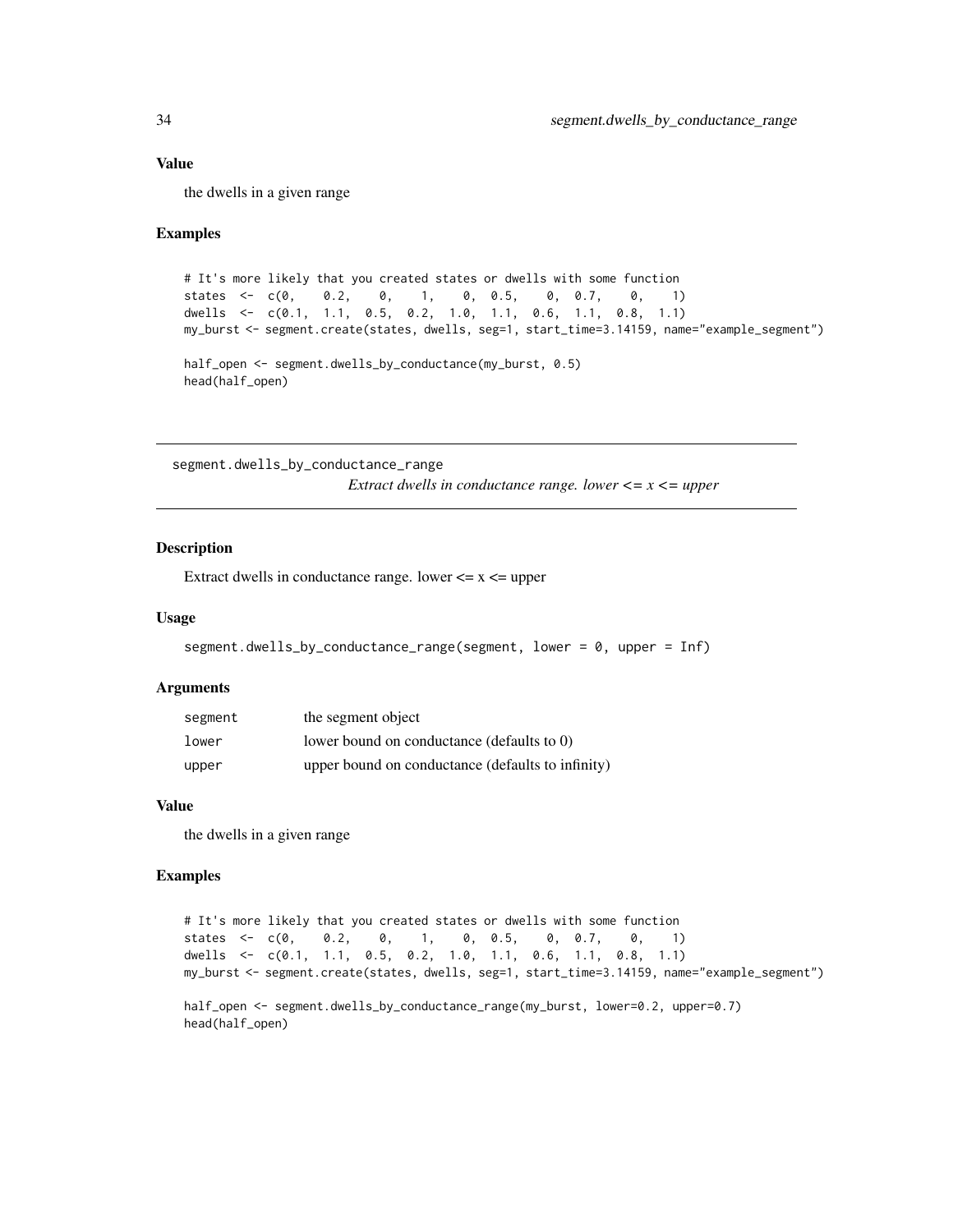<span id="page-34-0"></span>segment.impose\_deadtime

*Imposes a deadtime to a segment by removing any dwell that is shorter than the deadtime.*

#### **Description**

The user specifies a deadtime in microseconds. The function effectively undoes the work of the event detection algorithm by reverting the conductance level (of the brief dwell) back to the previous conductance level in the time sequence. The function then returns a collapsed segment containing alternating dwells.

#### Usage

segment.impose\_deadtime(segment, deadtime)

#### **Arguments**

| segment  | the segment containing dwells and states.    |
|----------|----------------------------------------------|
| deadtime | the briefest possible event in microseconds. |

#### Value

A modified copy of the original segment

#### Examples

```
# It's more likely that you created states or dwells with some function
states <- c(0, 0.2, 0, 1, 0, 0.5, 0, 0.7, 0, 1)
dwells <- c(0.1, 1.1, 0.5, 0.2, 1.0, 1.1, 0.6, 1.1, 0.8, 1.1)
my_burst <- segment.create(states, dwells, seg=1, start_time=3.14159, name="example_segment")
```
my\_burst\_d <- segment.impose\_deadtime(my\_burst, deadtime=0.3)

segment.modify\_conductance

*Transform the conductance states according to a user-defined function of conductance level.*

#### Description

Transform the conductance states according to a user-defined function of conductance level.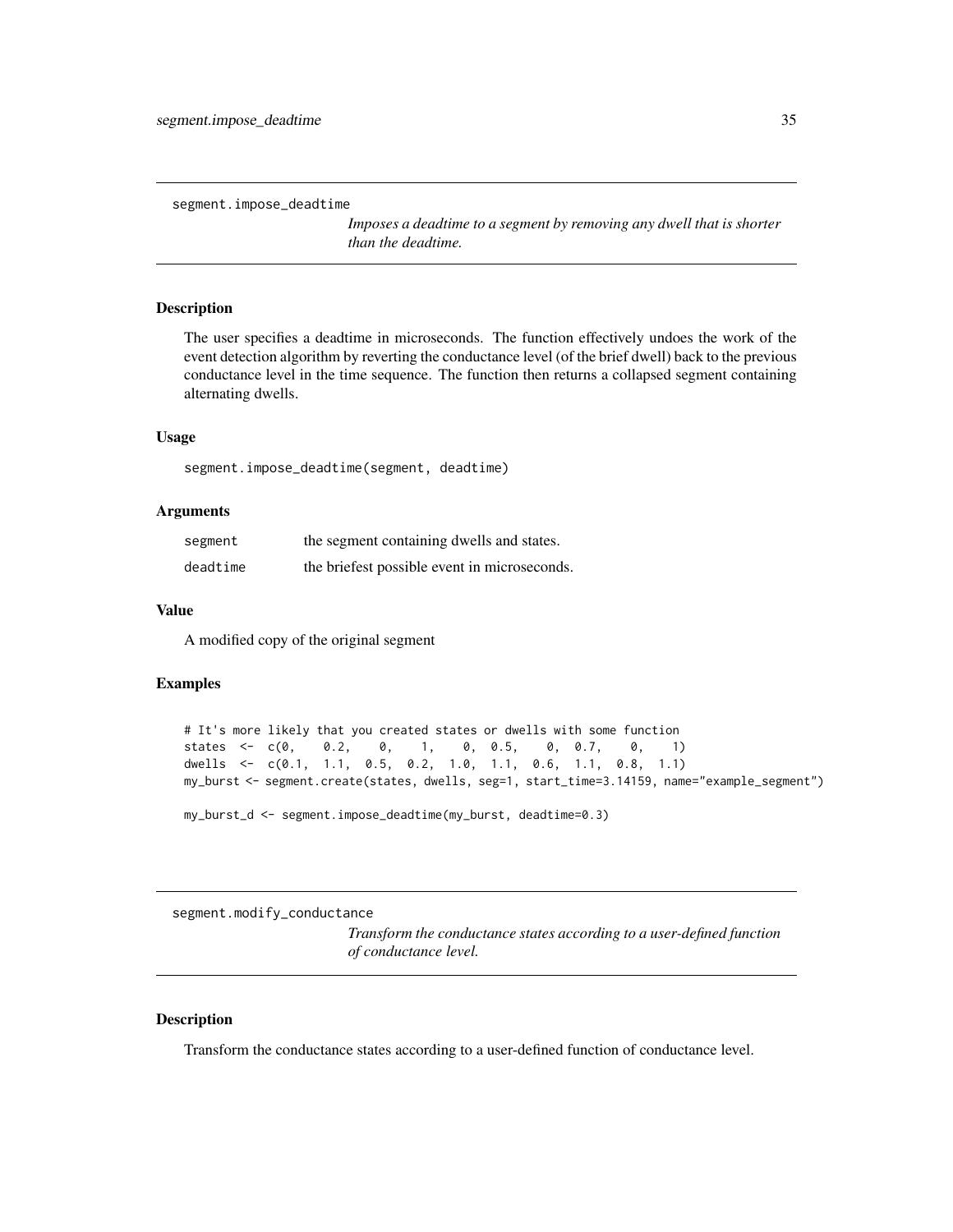#### Usage

segment.modify\_conductance(segment, fun)

#### Arguments

| segment | the segment containing dwells and states. |
|---------|-------------------------------------------|
| fun     | a function on conductance levels (states) |

#### Value

A modified copy of the original segment

#### Examples

```
# It's more likely that you created states or dwells with some function
states <- c(0, 0.2, 0, 1, 0, 0.5, 0, 0.7, 0, 1)
dwells <- c(0.1, 1.1, 0.5, 0.2, 1.0, 1.1, 0.6, 1.1, 0.8, 1.1)
my_burst <- segment.create(states, dwells, seg=1, start_time=3.14159, name="example_segment")
### Collapse into three subconductance states
fun <- function(amp) {
   if (amp < 0.3)
       return(0)
   else if (amp > = 0.3 && amp < 0.6)
       return(0.5)
   else
       return(1)
}
my_burst_d <- segment.modify_conductance(my_burst, fun)
```
segment.name *Extract name from segment.*

#### Description

Extract name from segment.

#### Usage

```
segment.name(segment)
```
#### Arguments

segment the segment object

<span id="page-35-0"></span>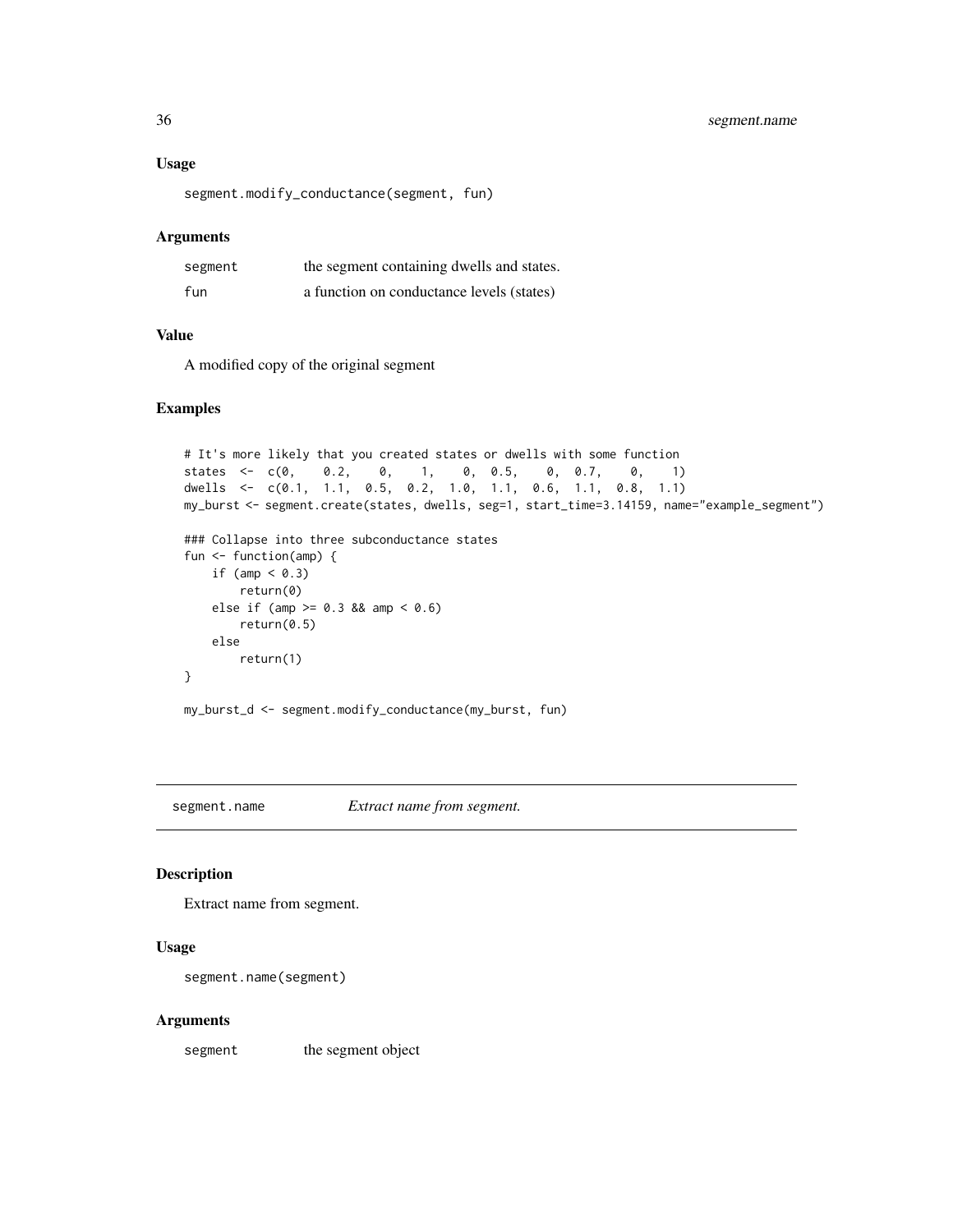#### <span id="page-36-0"></span>Value

Segment name (string)

#### Examples

```
# It's more likely that you created states or dwells with some function
states <- c(0, 1, 0, 1, 0, 1, 0, 1, 0, 1)
dwells <- c(0.1, 1.1, 0.5, 0.2, 1.0, 1.1, 0.6, 1.1, 0.8, 1.1)
my_burst <- segment.create(states, dwells, seg=1, start_time=3.14159, name="example_segment")
```
segment.name(my\_burst)

segment.open\_dwells *Extract open dwells. (Any conductance greater than zero)*

#### Description

Extract open dwells. (Any conductance greater than zero)

#### Usage

```
segment.open_dwells(segment)
```
#### Arguments

segment the segment object

#### Value

the open dwells

```
# It's more likely that you created states or dwells with some function
states <- c(\emptyset, 1, \emptyset, 1, \emptyset, 1, \emptyset, 1, \emptyset, 1)dwells <- c(0.1, 1.1, 0.5, 0.2, 1.0, 1.1, 0.6, 1.1, 0.8, 1.1)
my_burst <- segment.create(states, dwells, seg=1, start_time=3.14159, name="example_segment")
```

```
open_dwells <- segment.open_dwells(my_burst)
head(open_dwells)
```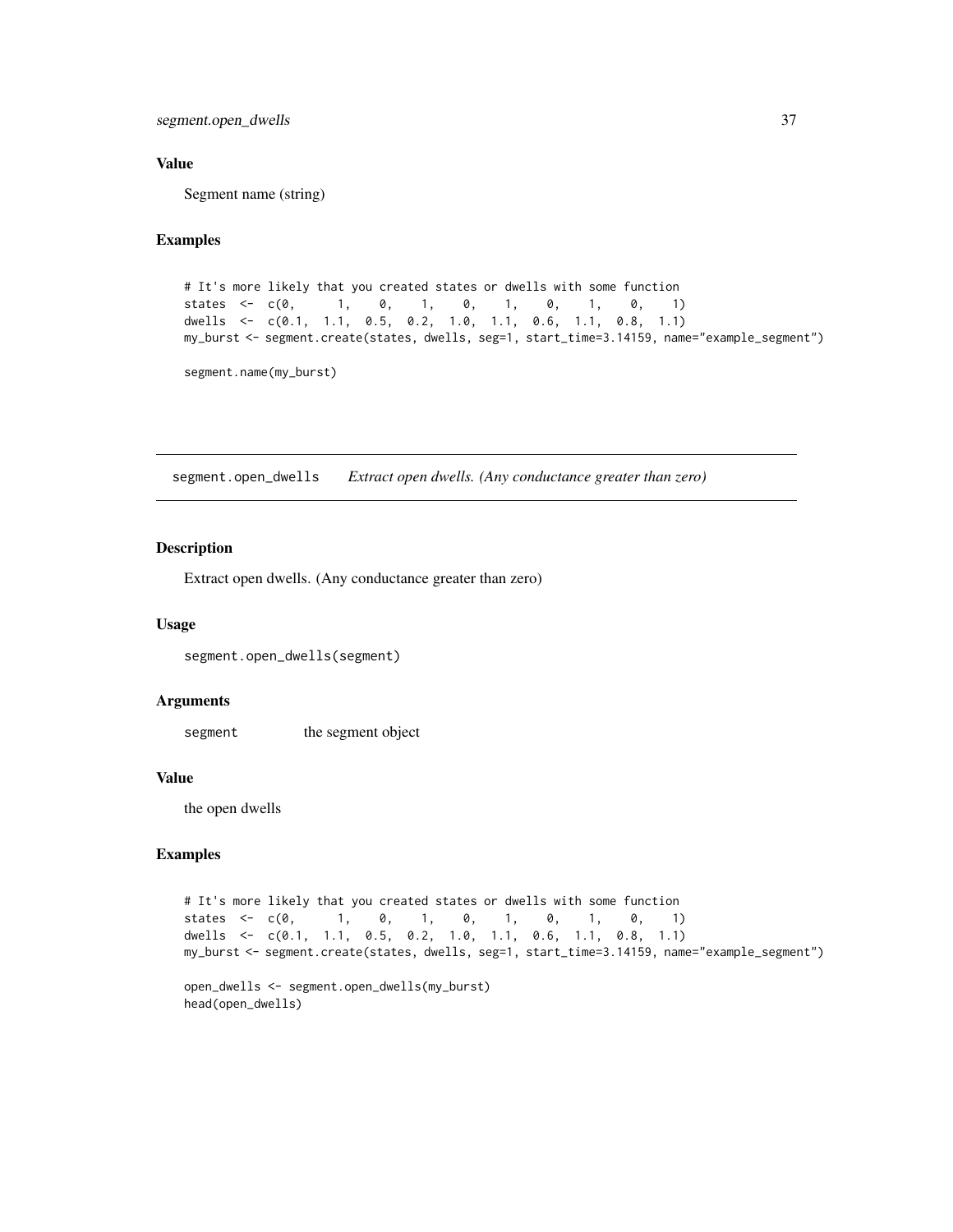<span id="page-37-0"></span>

Calculate empirical P(Closed) of a segment. NOTE: Assuming that burst starts and ends with 1

#### Usage

```
segment.pclosed(segment)
```
#### Arguments

segment The dwells and states table

#### Value

The ratio of closed time to total time

#### Examples

```
# It's more likely that you created states or dwells with some function
states <- c(\emptyset, 1, \emptyset, 1, \emptyset, 1, \emptyset, 1, \emptyset, 1)dwells <- c(0.1, 1.1, 0.5, 0.2, 1.0, 1.1, 0.6, 1.1, 0.8, 1.1)
my_burst <- segment.create(states, dwells, seg=1, start_time=3.14159, name="example_segment")
# P(Closed) of this burst
```

```
segment.pclosed(my_burst)
```
segment.pconductance *Calculate empirical P(Lower <= Conductance <= Upper) of a segment.*

#### Description

Calculate empirical P(Lower <= Conductance <= Upper) of a segment.

#### Usage

segment.pconductance(segment, level)

#### Arguments

| segment | the segment object |
|---------|--------------------|
| level   | conductance level  |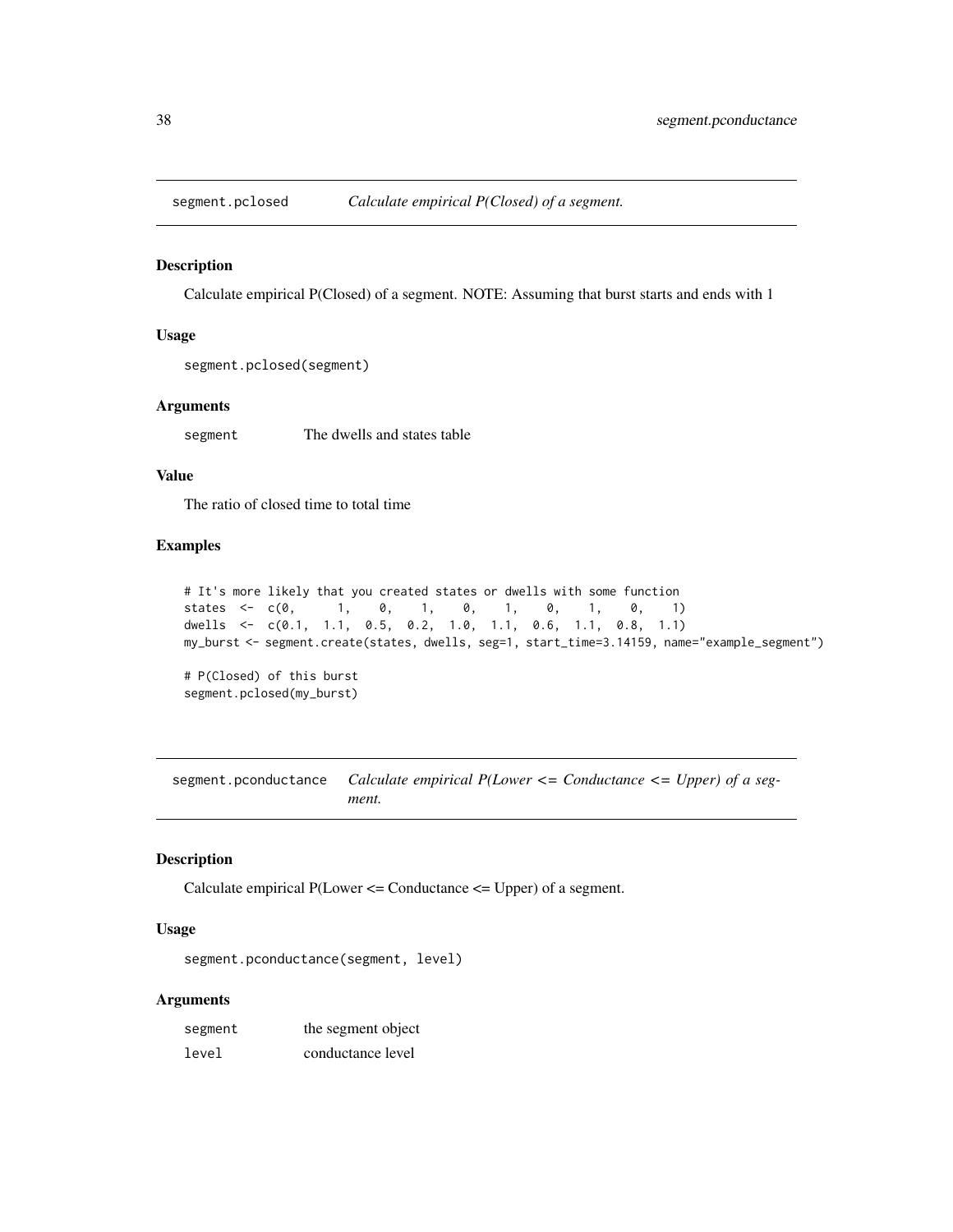#### <span id="page-38-0"></span>Value

The probability of being in this conductance state

#### Examples

```
# It's more likely that you created states or dwells with some function
states \leq -c(0, 0.2, 0, 1, 0, 0.5, 0, 0.7, 0, 1)dwells <- c(0.1, 1.1, 0.5, 0.2, 1.0, 1.1, 0.6, 1.1, 0.8, 1.1)
my_burst <- segment.create(states, dwells, seg=1, start_time=3.14159, name="example_segment")
segment.pconductance(my_burst, 0.5)
```

```
segment.pconductance_range
```
*Calculate empirical P(Lower <= Conductance <= Upper) of a segment.*

#### **Description**

Calculate empirical  $P$ (Lower  $\leq$  Conductance  $\leq$  Upper) of a segment.

#### Usage

```
segment.pconductance_range(segment, lower = 0, upper = Inf)
```
#### Arguments

| segment | the segment object                                |
|---------|---------------------------------------------------|
| lower   | lower bound on conductance (defaults to 0)        |
| upper   | upper bound on conductance (defaults to infinity) |

#### Value

The probability of being in these conductance states

```
# It's more likely that you created states or dwells with some function
states <- c(0, 0.2, 0, 1, 0, 0.5, 0, 0.7, 0, 1)
dwells <- c(0.1, 1.1, 0.5, 0.2, 1.0, 1.1, 0.6, 1.1, 0.8, 1.1)
my_burst <- segment.create(states, dwells, seg=1, start_time=3.14159, name="example_segment")
```

```
segment.pconductance_range(my_burst, lower=0.5, upper=0.5)
```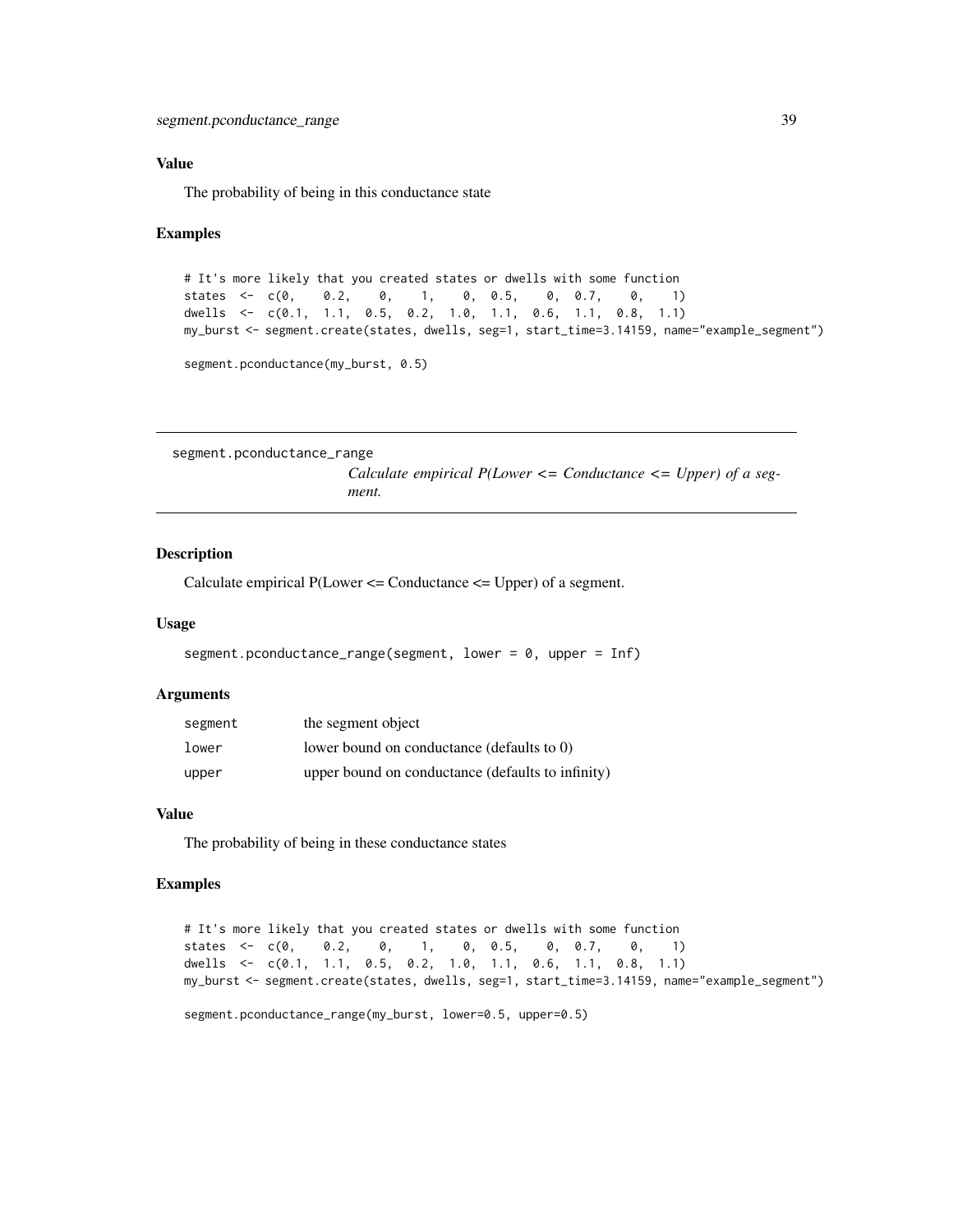<span id="page-39-0"></span>

Calculate empirical P(Open) of a segment. NOTE: Assuming that burst starts and ends with 1

#### Usage

segment.popen(segment)

#### Arguments

segment The dwells and states table

#### Value

The ratio of open time to total time

#### Examples

```
# It's more likely that you created states or dwells with some function
states \leq c(0, 1, 0, 1, 0, 1, 0, 1, 0, 1)dwells <- c(0.1, 1.1, 0.5, 0.2, 1.0, 1.1, 0.6, 1.1, 0.8, 1.1)
my_burst <- segment.create(states, dwells, seg=1, start_time=3.14159, name="example_segment")
# P(Open) of this burst
```

```
segment.popen(my_burst)
```
segment.seg *Extract segment number from segment.*

#### Description

Extract segment number from segment.

#### Usage

```
segment.seg(segment)
```
#### Arguments

segment the segment object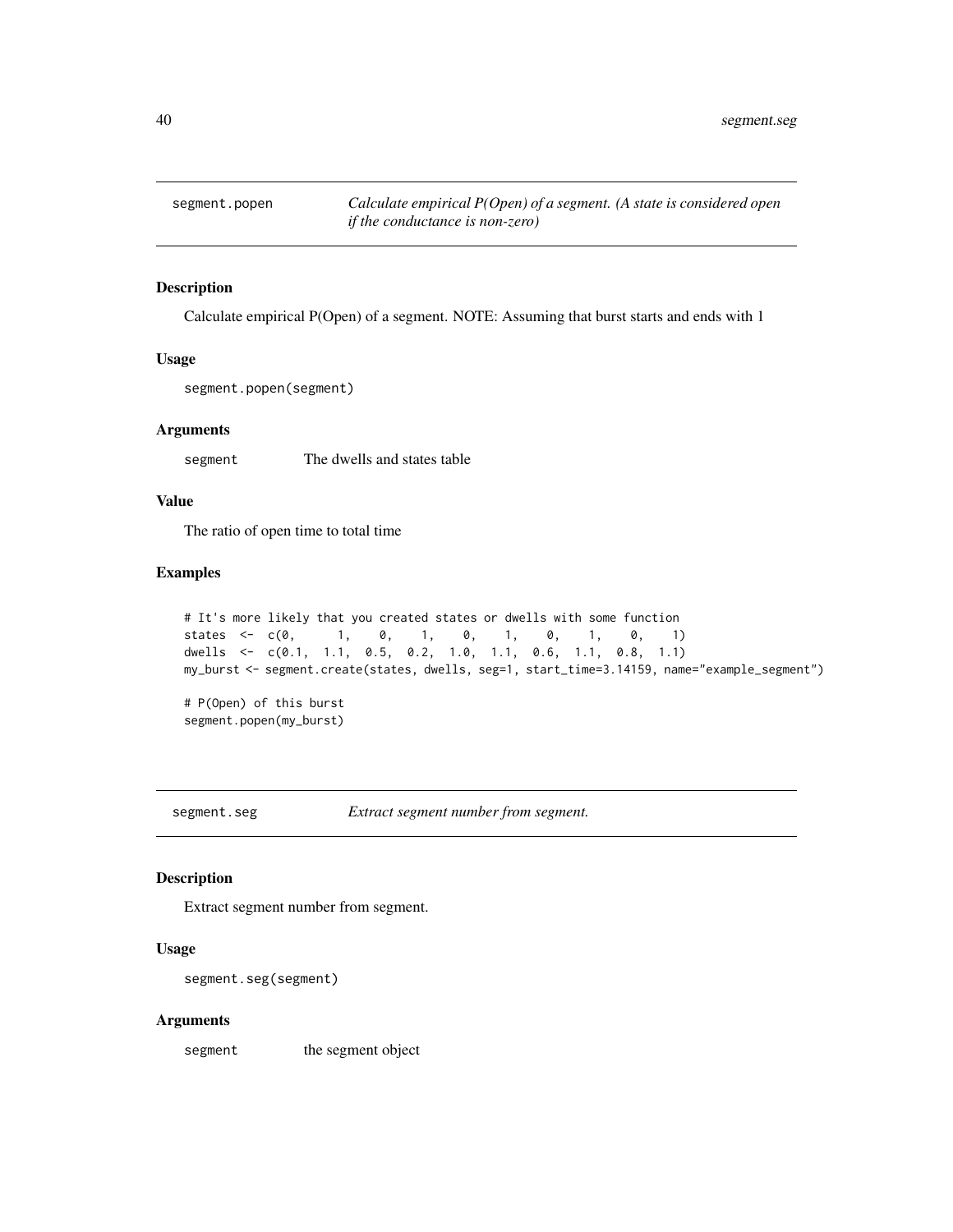<span id="page-40-0"></span>segment.start\_time 41

#### Value

Segment number (integer)

#### Examples

```
# It's more likely that you created states or dwells with some function
states <- c(0, 1, 0, 1, 0, 1, 0, 1, 0, 1)
dwells <- c(0.1, 1.1, 0.5, 0.2, 1.0, 1.1, 0.6, 1.1, 0.8, 1.1)
my_burst <- segment.create(states, dwells, seg=1, start_time=0, name="example_segment")
```
segment.seg(my\_burst)

segment.start\_time *Extract start\_time from segment.*

#### Description

Extract start\_time from segment.

#### Usage

segment.start\_time(segment)

#### **Arguments**

segment the segment object

#### Value

Segment start\_time (float)

#### Examples

```
# It's more likely that you created states or dwells with some function
states <- c(\emptyset, 1, \emptyset, 1, \emptyset, 1, \emptyset, 1, \emptyset, 1)dwells <- c(0.1, 1.1, 0.5, 0.2, 1.0, 1.1, 0.6, 1.1, 0.8, 1.1)
my_burst <- segment.create(states, dwells, seg=1, start_time=3.14159, name="example_segment")
```
segment.start\_time(my\_burst)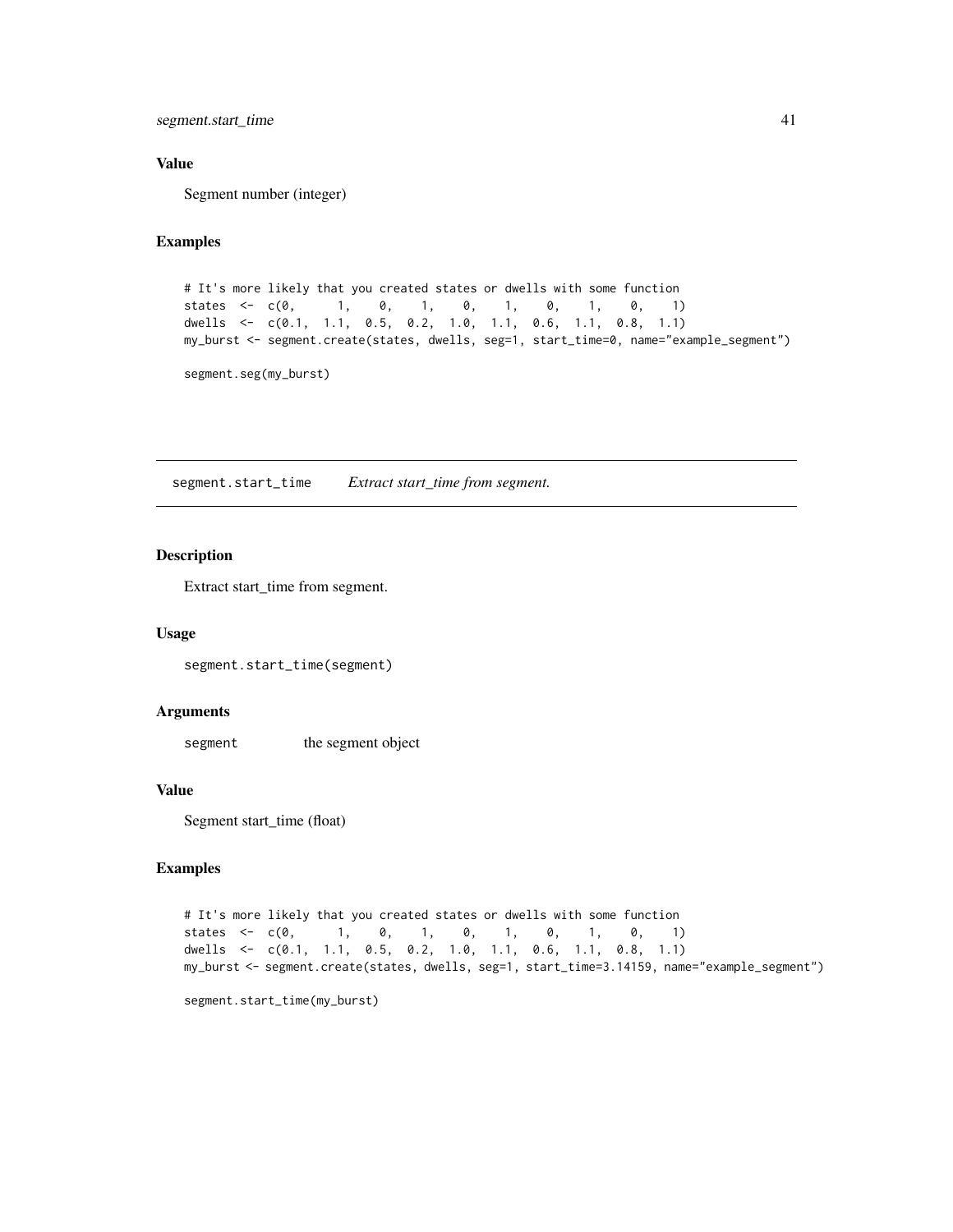<span id="page-41-0"></span>segment.subconductance\_as

*Imposes a fixed conductance level (0 or 1) to all dwells with subconductance levels.*

#### Description

The user specifies the desired level ('open' or 'closed'). The function will modify any subconductance level (that is not 0 or 1) to be the desired level 1 for 'open' or 0 for 'closed'. The function then reutrns a collapsed segment containing alternating dwells. (See segment.consecutives\_to\_dwells for details about the collapsed segment.)

#### Usage

segment.subconductance\_as(segment, level)

#### Arguments

| segment | the segment containing dwells and states. |
|---------|-------------------------------------------|
| level   | either 'open' or 'closed'                 |

#### Value

A modified copy of the original segment

#### Examples

```
# It's more likely that you created states or dwells with some function
states <- c(0, 0.2, 0, 1, 0, 0.5, 0, 0.7, 0, 1)
dwells <- c(0.1, 1.1, 0.5, 0.2, 1.0, 1.1, 0.6, 1.1, 0.8, 1.1)
my_burst <- segment.create(states, dwells, seg=1, start_time=3.14159, name="example_segment")
my_burst_d <- segment.subconductance_as(my_burst, "open")
```
segment.verify *Detect misrecorded data.*

#### Description

Segments should have a very specific shape, but recordings can produce errors that make nonsensical segments. In particular, ones contain multiple consecutive states of equal conductance, or end in closings. This function detects whether a segment satisfies the constraint that the segment conductances are not the same from one dwell to the next, and begin and end with a closing.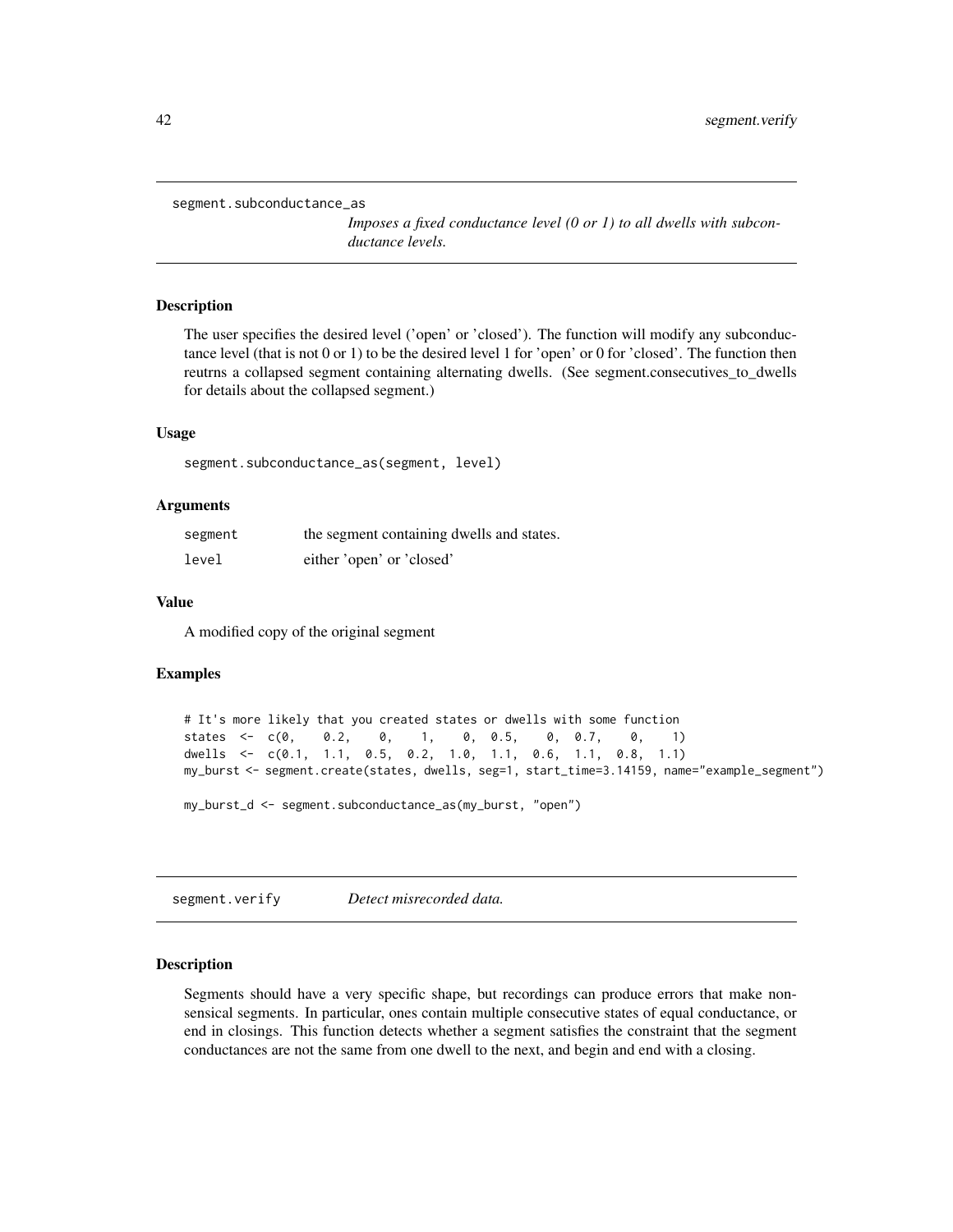#### <span id="page-42-0"></span>util.basename 43

#### Usage

segment.verify(segment)

#### Arguments

segment The dwells and states table

#### Value

True if a valid segment, False otherwise

#### Examples

```
# It's more likely that you created states or dwells with some function
states <- c(\emptyset, 1, \emptyset, 1, \emptyset, 1, \emptyset, 1, \emptyset, 1)dwells <- c(0.1, 1.1, 0.5, 0.2, 1.0, 1.1, 0.6, 1.1, 0.8, 1.1)
my_burst <- segment.create(states, dwells, seg=1, start_time=3.14159, name="example_segment")
segment.verify(my_burst)
# Now, a bad burst with two adjacent open dwells
states <- c(0, 1, 0, 1, 1, 0, 1, 0, 1)
dwells <- c(0.1, 1.1, 0.5, 0.2, 1.1, 0.6, 1.1, 0.8, 1.1)
# This will issue a warning
faulty_burst <- segment.create(states, dwells, seg=1, start_time=3.14159, name="faulty_segment")
# This will differentiate good and faulty bursts
segment.verify(faulty_burst)
# If you have a list of bursts, you can select the good ones with
# vbursts <- bursts.select(bursts, segment.verify)
```
util.basename *Remove suffix and path from filename.*

#### Description

Remove suffix and path from filename.

#### Usage

```
util.basename(filename)
```
#### Arguments

filename string to extract basename from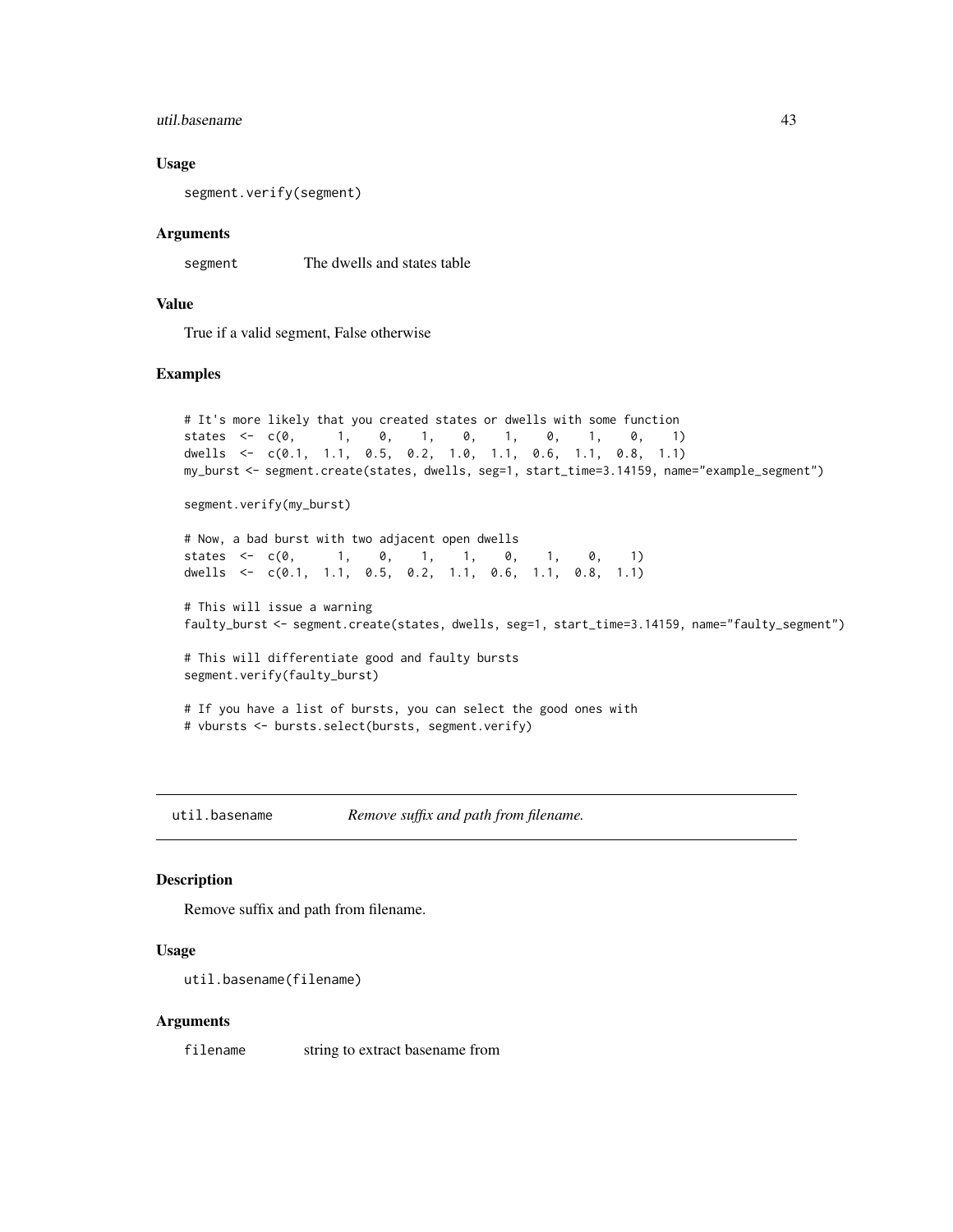#### 44 util.basename

#### Value

Name with suffix and path removed

## Examples

util.basename("bursts/60uM-2017-08-18-16-32/60uM-712.dwt")